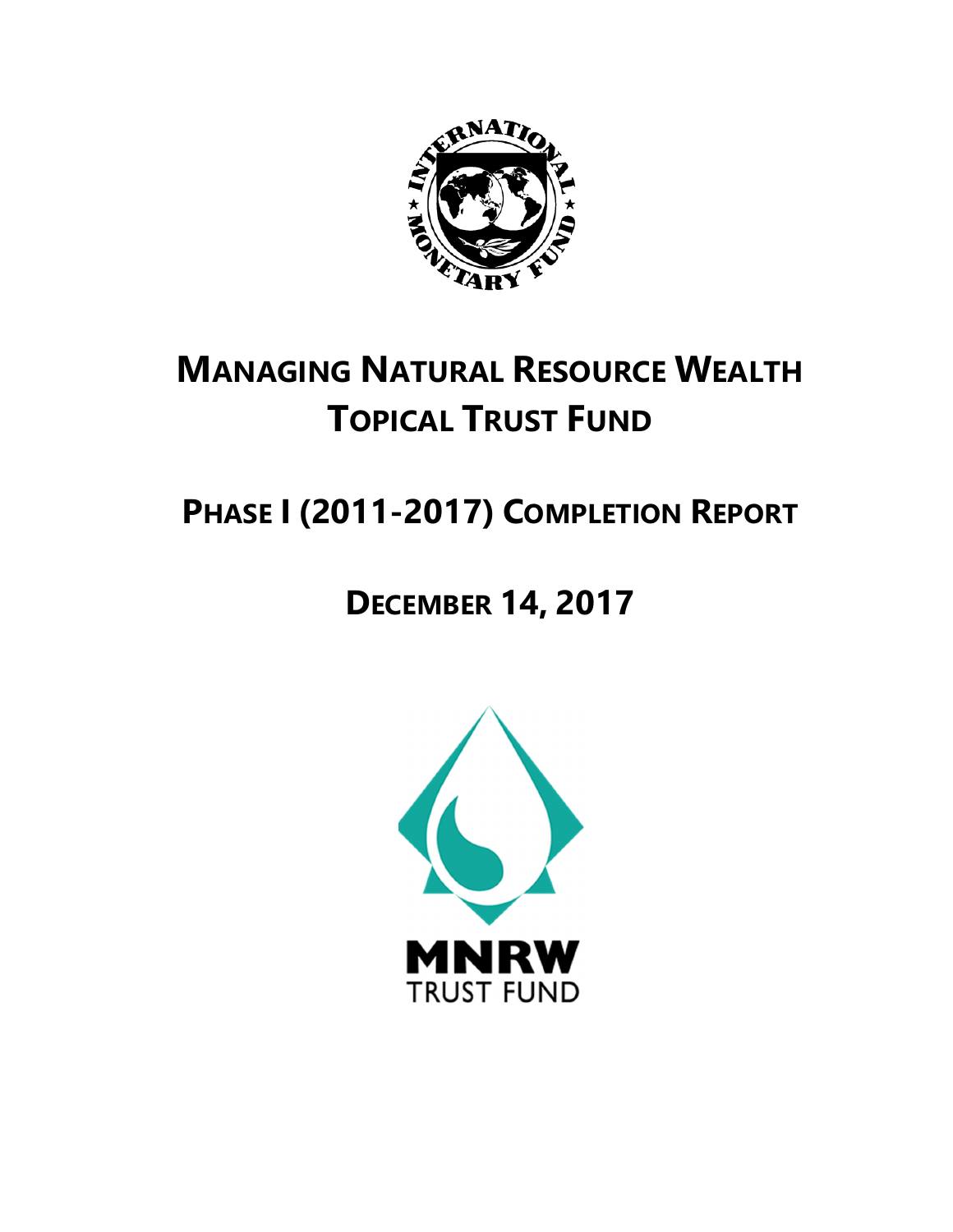Managing Natural Resource Wealth Topical Trust Fund Phase 1 was financed by:



Norway **Switzerland** 



The European Union **Australia** Department of Foreign Affairs and Trade



Schweizerische Eidgenossenschaft Confédération suisse Confederazione Svizzera Confederaziun svizra

Swiss Confederation

Federal Department of Economic Affairs, Education and Research EAER **State Secretariat for Economic Affairs SECO** 

The Netherlands **Oman** 



Ministry of Foreign Affairs of the Netherlands



Kuwait

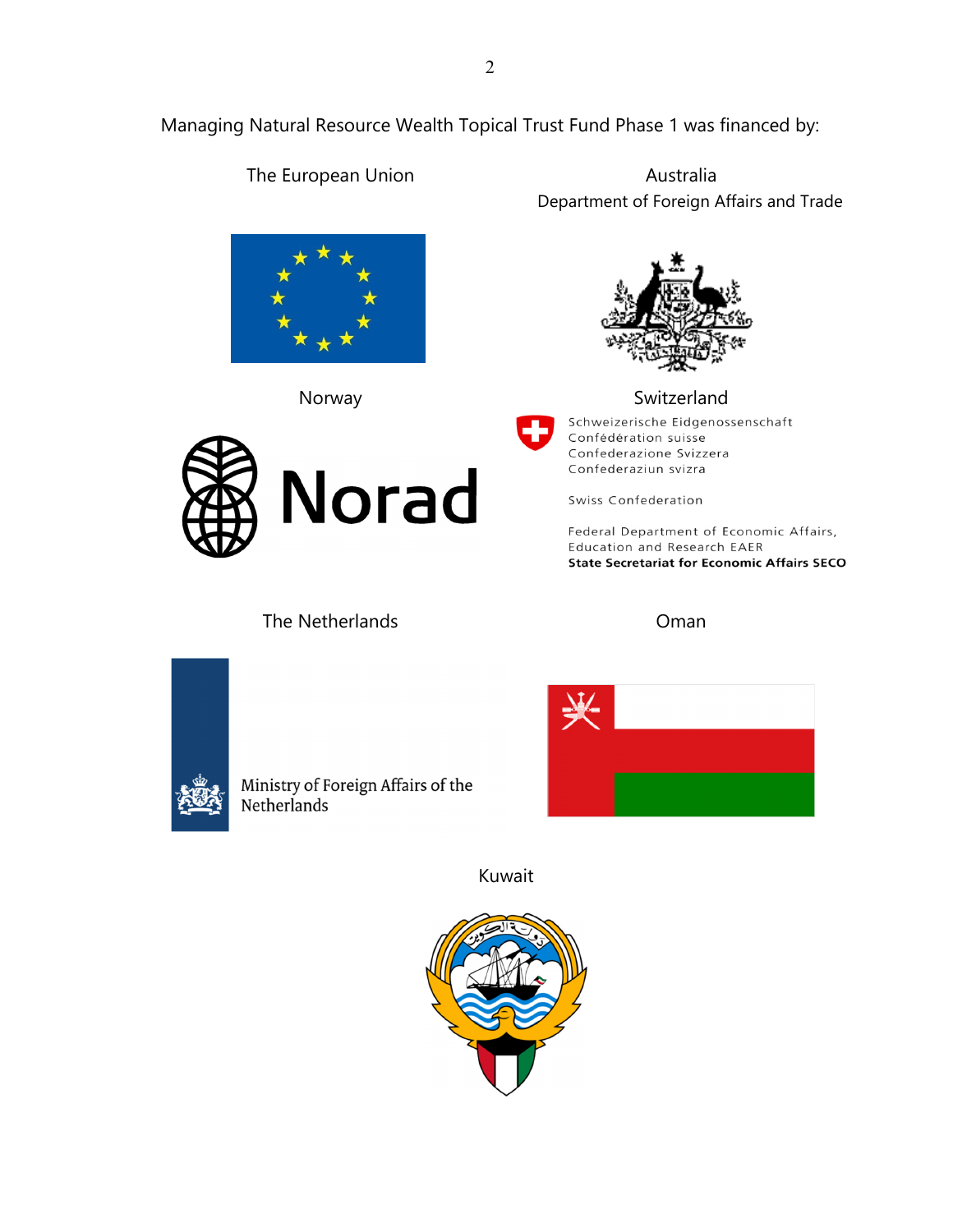# **CONTENTS**

| <b>FIGURES</b>                                                                                 |    |
|------------------------------------------------------------------------------------------------|----|
|                                                                                                |    |
|                                                                                                |    |
| <b>TABLES</b>                                                                                  |    |
|                                                                                                |    |
|                                                                                                |    |
| 3. MNRW-TF Phase I: Key Results Achieved by Projects (Modules 1-3) ________________________ 14 |    |
|                                                                                                |    |
|                                                                                                |    |
|                                                                                                |    |
| 6. MNRW-TF Phase I: Mid-Term External Evaluation, Key Recommendations and Follow-up ___ 20     |    |
| <b>APPENDICES</b>                                                                              |    |
| 1: MNRW-TF Phase I Strategic Log Frame                                                         | 23 |

| <b>I. MINKW-IF PHASE I Strategic LOG Frame</b>   |    |
|--------------------------------------------------|----|
| 2: MNRW-TF Phase I - Summary of Country Projects | 28 |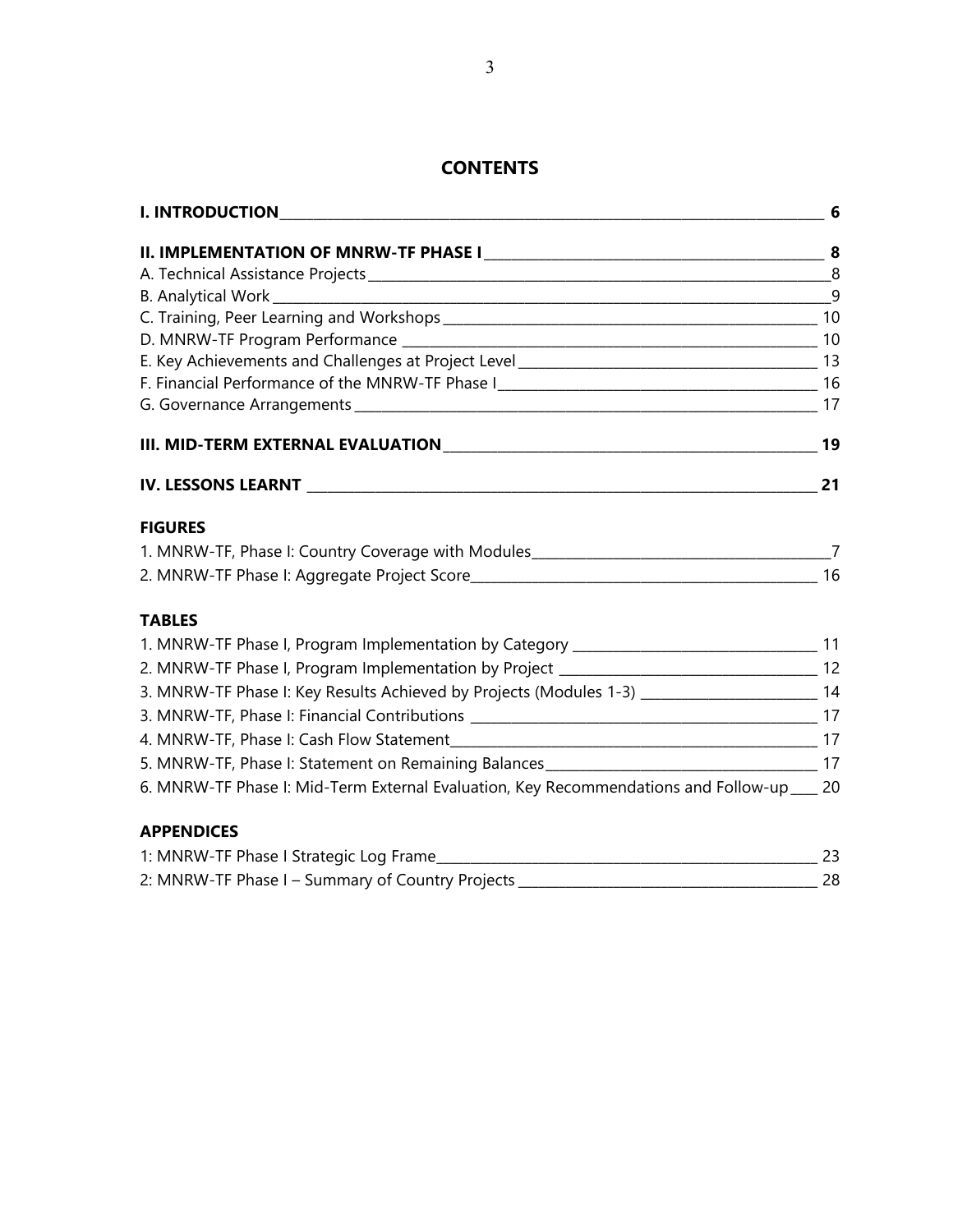# **ABBREVIATIONS AND ACRONYMS**

| <b>CEMAC</b> | Central African Economic and Monetary Community |
|--------------|-------------------------------------------------|
| EI           | Extractive Industries                           |
| EITI         | Extractive Industries Transparency Initiative   |
| EU           | European Union                                  |
| FARI         | <b>Fiscal Analysis of Resource Industries</b>   |
| <b>LEG</b>   | Legal Department                                |
| <b>LTO</b>   | Large Taxpayer Office                           |
| <b>MNRW</b>  | Managing Natural Resource Wealth                |
| <b>MOOC</b>  | Massive Open Online Course                      |
| <b>PFM</b>   | <b>Public Financial Management</b>              |
| <b>RBM</b>   | <b>Results Based Management</b>                 |
| <b>RMTF</b>  | <b>Revenue Mobilization Trust Fund</b>          |
| <b>RTAC</b>  | Regional Technical Assistance Center            |
| SC           | <b>Steering Committee</b>                       |
| <b>STX</b>   | Short-Term Expert                               |
| TA           | Technical Assistance                            |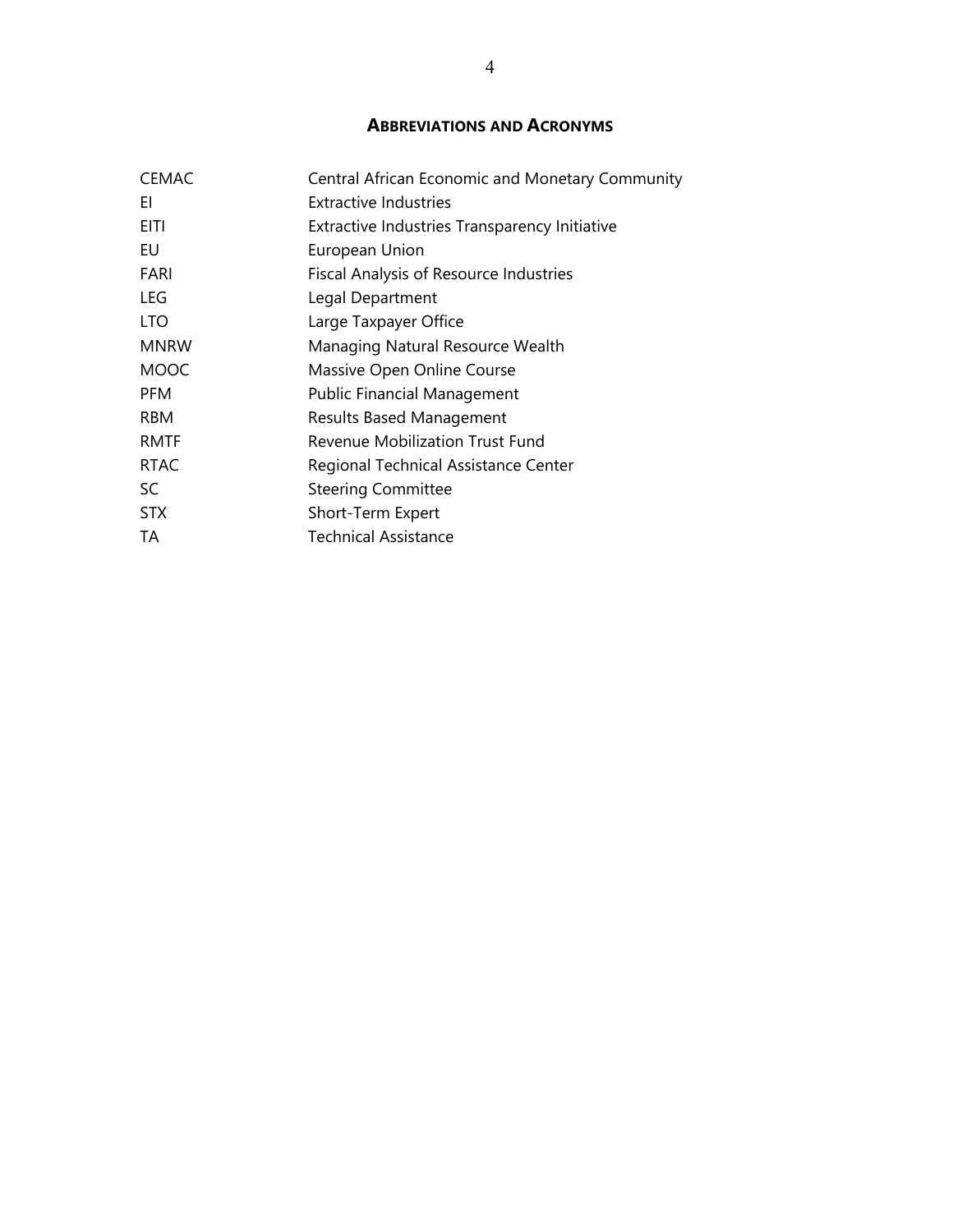#### **EXECUTIVE SUMMARY**

The Managing Natural Resource Wealth Topical Trust Fund (MNRW-TF) was set up to help low and lower-middle income countries build capacity to achieve better developmental outcomes from mining and petroleum activities through improved economic management. This report reviews the program performance during 2011-2017.

The thematic fund applied a modular approach integrating work on the design and implementation of the extractive industry fiscal regime; revenue administration; macro-fiscal and public financial management; natural resource funds; and statistics. Technical assistance and capacity building projects were developed taking into account country-specific circumstances within the respective modules.

The technical assistance activities were reinforced by an analytical work program across the five modules. This focused on identifying good practice approaches and distilling lessons from experiences. The country-level project activities were also reinforced by regional workshops providing peer learning opportunities.

The MNRW-TF has been reasonably successful in achieving its results. There were many excellent achievements across a range of countries, offset by challenges in some countries with difficulties in achieving traction and sustaining progress. There were fewer activities than initially anticipated under the modules on natural resource funds and statistics.

The MNRW-TF was well-funded with contributions from seven donors. The execution of activities fell short of approved budgets, and rigidities in resource allocation delayed corrective reallocation of funds. As a consequence, the thematic fund ended with an unspent cash balance.

An independent mid-term evaluation found that the overall performance had been solid with many successful technical assistance projects. The evaluation also noted that the research and workshops contributed to the dissemination of policy guidance.

There are cross-cutting lessons from the first phase that have been taken on-board in the second phase of the trust fund. These include steps to (i) develop more effective ways to deliver policy advice and capacity building while enhancing synergies between program modules; (ii) facilitate an evolving engagement with beneficiary countries in the second program phase; (iii) apply more flexibility in the project resource allocation to avoid a build-up in committed but unspent funds; and (iv) explore innovative ways to collaborate with other TA providers.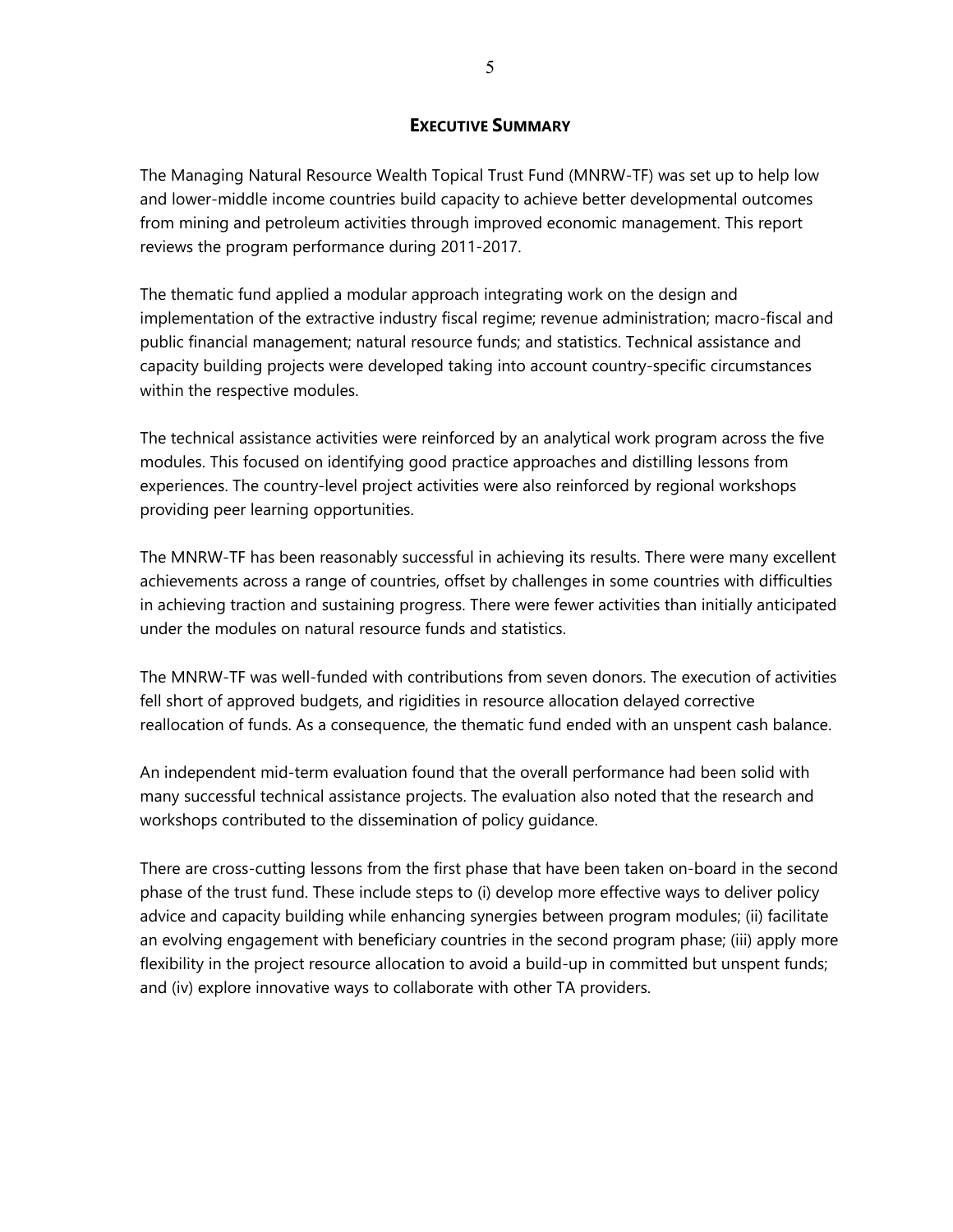# **I. INTRODUCTION**

1. **The Managing Natural Resource Wealth Topical Trust Fund (MNRW-TF) was launched in 2010 to help countries build capacity to manage natural resource wealth effectively**. 1 The first phase of the program covered April 2011 – April 2017, having been extended by one year. The program was funded by US\$24.5 million contributed by Australia, the European Union, Kuwait, the Netherlands, Norway, Oman and Switzerland.

2. **The MNRW-TF was designed to help resource-rich developing countries realize the full development potential of their natural resources.** Many unfortunately fail to do so, especially countries that have significant extractive industries—oil, gas, and solid minerals. Prudent custodianship of these resources, remaining cognizant of the need to save for a rainy day or future generations, can enlarge the fiscal space available to finance public goods and services needed to support sustainable development and poverty reduction. However, in practice, governments often fail to properly address the institutional and policy challenges that come with natural resources, and development outcomes for these countries have been disappointing—a characteristic sometimes referred to as the "resource curse".

3. **The MNRW-TF applied a holistic approach in supporting resource-rich countries improve their economic management.** The goals of the MNRW-TF Phase I were to assist countries with extractive industries (EI) in the following areas that are all integrated:

- *Module 1: EI Fiscal Regimes, Licensing and Contracting.* To design and implement fiscal regimes (encompassing a range of fiscal instruments including taxes, royalties, production sharing and government participation) to provide a fair sharing of reward and risk between the investor and the government as the resource owner.
- *Module 2: EI Revenue Administration.* To support efforts to improve the administration of, and compliance with, resource taxes and other specialized fiscal instruments while building capacity to manage sector specific compliance risk.
- *Module 3: EI Macro-Fiscal, PFM and Expenditure Policy.* To build capacity to design and implement macro-fiscal policy and medium term budget frameworks in countries that are highly dependent on large and inherently volatile resource revenues including fiscal rules that guide the allocation of natural resource revenues between savings and investment.
- *Module 4: Natural Resource Asset and Liability Management.* To strengthen investment management frameworks for countries with financial assets accumulated from natural resource revenue to address stabilization and intergenerational savings objectives.

 $\overline{a}$ 

 $<sup>1</sup>$  In the past, thematic funds were mostly referred to as trust funds. This report will use the term thematic funds.</sup>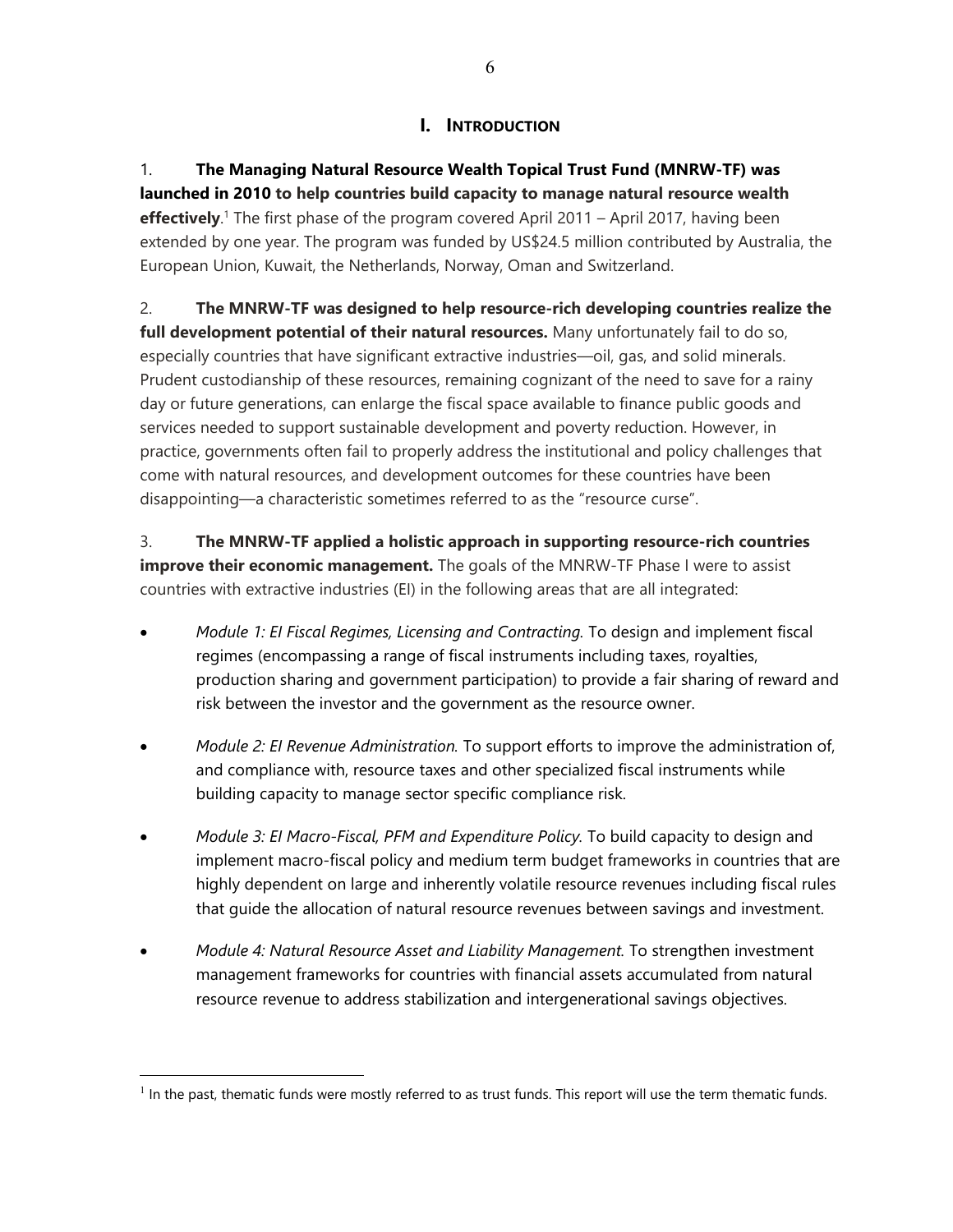- *Module 5: Statistics for Managing Natural Resources.* To improve statistics that inform sound macroeconomic policy decisions on the extraction of natural resources and their management.
- As a crosscutting theme, the thematic fund activities were expected to enhance *fiscal transparency*, thus promoting good governance and an attractive investment climate, and encourage governments to reach out to civil society, and complement the implementation of the Extractive Industries Transparency Initiative (EITI).

4. **The modular approach reflects a holistic view of how natural resource management policies and institutions interact throughout the decision making and value chain.** To operate effectively in such a mode requires interaction and collaboration across functional areas within the recipient governments as well as by technical assistance (TA) providers.

5. **Phase I of the MNRW-TF has been successfully implemented**. However, rigidities in the allocation of funds for projects contributed to underspending relative to budget plans. Overall there were 45 TA projects in 24 countries; some countries had multiple modules (Figure 1). Geographical coverage was dominated by Africa with more limited project engagement in Asia-Pacific and Latin America and hardly any in the Middle East. For most projects, significant progress was demonstrated in strengthening the economic and fiscal management of natural resources. Coincidentally, many of these projects were in countries with recently discovered mineral and petroleum resources that were motivated by a desire to avoid a repeat of the mistakes of the past made by other more established producers. In other countries, sustaining progress and traction proved more challenging.



**Figure 1. MNRW-TF, Phase I: Country Coverage with Modules** 

Note: The number in parenthesis indicates project module under the MNRW-TF.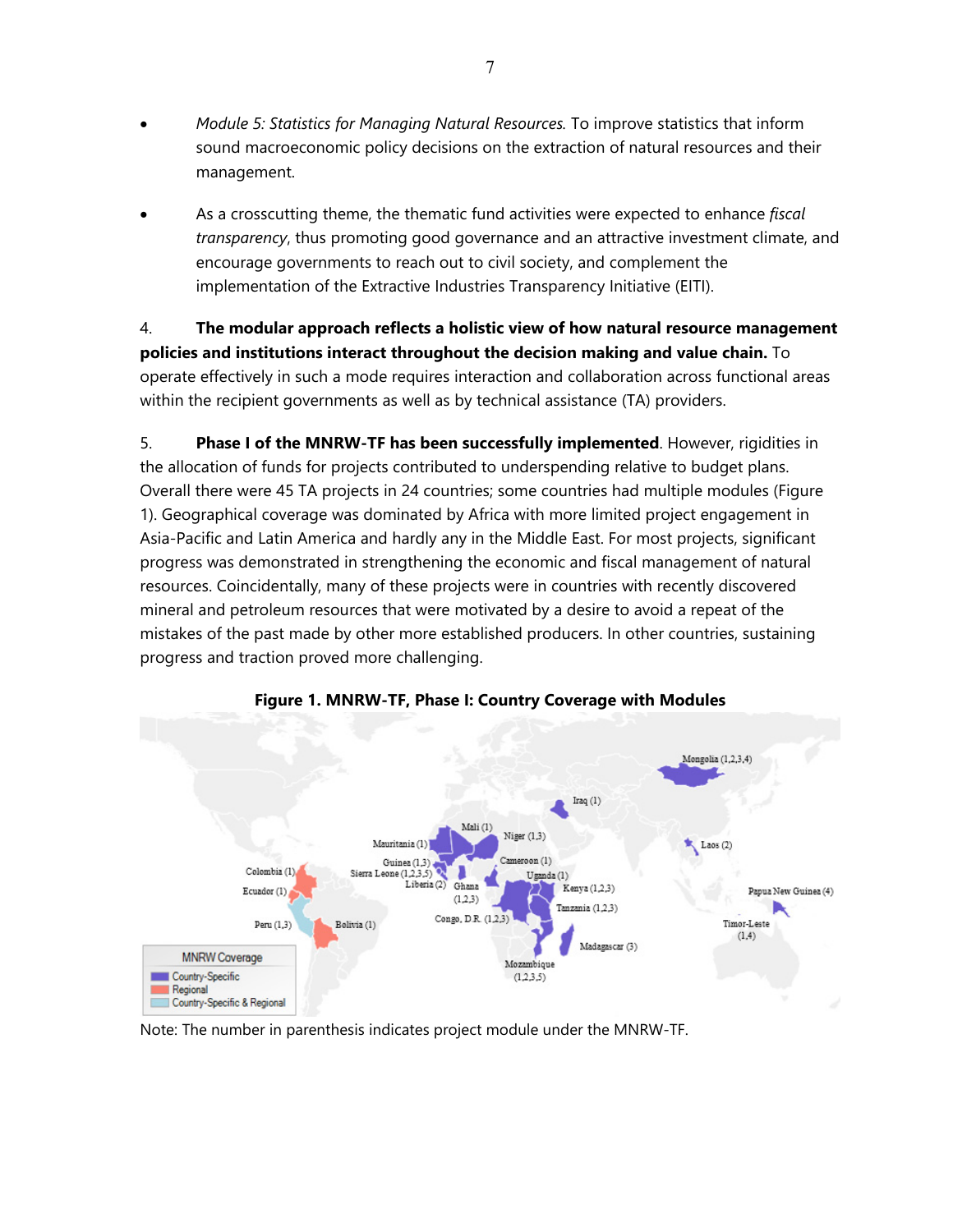#### **II. IMPLEMENTATION OF MNRW-TF PHASE I**

#### **A. Technical Assistance Projects**

6. **The thematic fund used a modular approach** that was carefully designed to reflect the decision-making and value chain underpinning the management of natural resources that governments actually follow. There were cross-cutting themes for the delivery of TA projects summarized below. Annex 1 includes the strategic logframe progress.

- **Module 1:** Projects at the country level supported the design and implementation of fiscal regimes for mining and petroleum with a view to maximizing government revenue over the life of the project while preserving incentives for investment and production. This focused on both taxes and more specialized fiscal instruments such as royalties, production sharing arrangements and government participation. Policy advice was underpinned by fiscal simulations using the Fiscal Analysis for Resource Industries (FARI) methodology to provide a balanced sharing of resource rent between the government and investors. In many countries, this involved engaging with a broader set of counterparts than is usual for tax policy work including sector ministries and national oil companies in addition to finance ministries and revenue authorities.
- **Module 2:** Projects worked with revenue administrations in developing more efficient collection of extractive industries' revenue, focusing on institutional responsibilities, collection and integrity functions. In most countries, this supported the establishment of specialized natural resource revenue units; often focus was on building capacity for revenue agencies to apply sector-specific revenue risk management approaches. In a few countries, interest emerged in using a model-based approach for risk management applying the FARI tool. There have been challenges in getting traction in some countries where the revenue collection roles are fragmented across multiple agencies (e.g., royalties collected by a sector regulator or production sharing contracts managed by a national oil company).
- **Module 3:** Country-specific projects focused on developing frameworks for macro-fiscal policy and budget management enhancing the credibility over the medium term based on realistic resource revenue estimates and balancing sustainability and absorptive capacity constraints. In some countries, the macro-fiscal framework and an appropriate fiscal policy rule has been underpinned by building up capacity for natural resource revenue forecasting. Applications of the FARI methodology have proven conceptually beneficial for this, although sustaining this effort has proven challenging. It has been a challenge to maintain the scope of the project focus on natural resource revenue management, given the encompassing nature of macro-fiscal and PFM reforms.
- **Module 4:** Country projects focused on supporting countries establishing natural resource funds to manage financial assets accumulated from savings of natural resource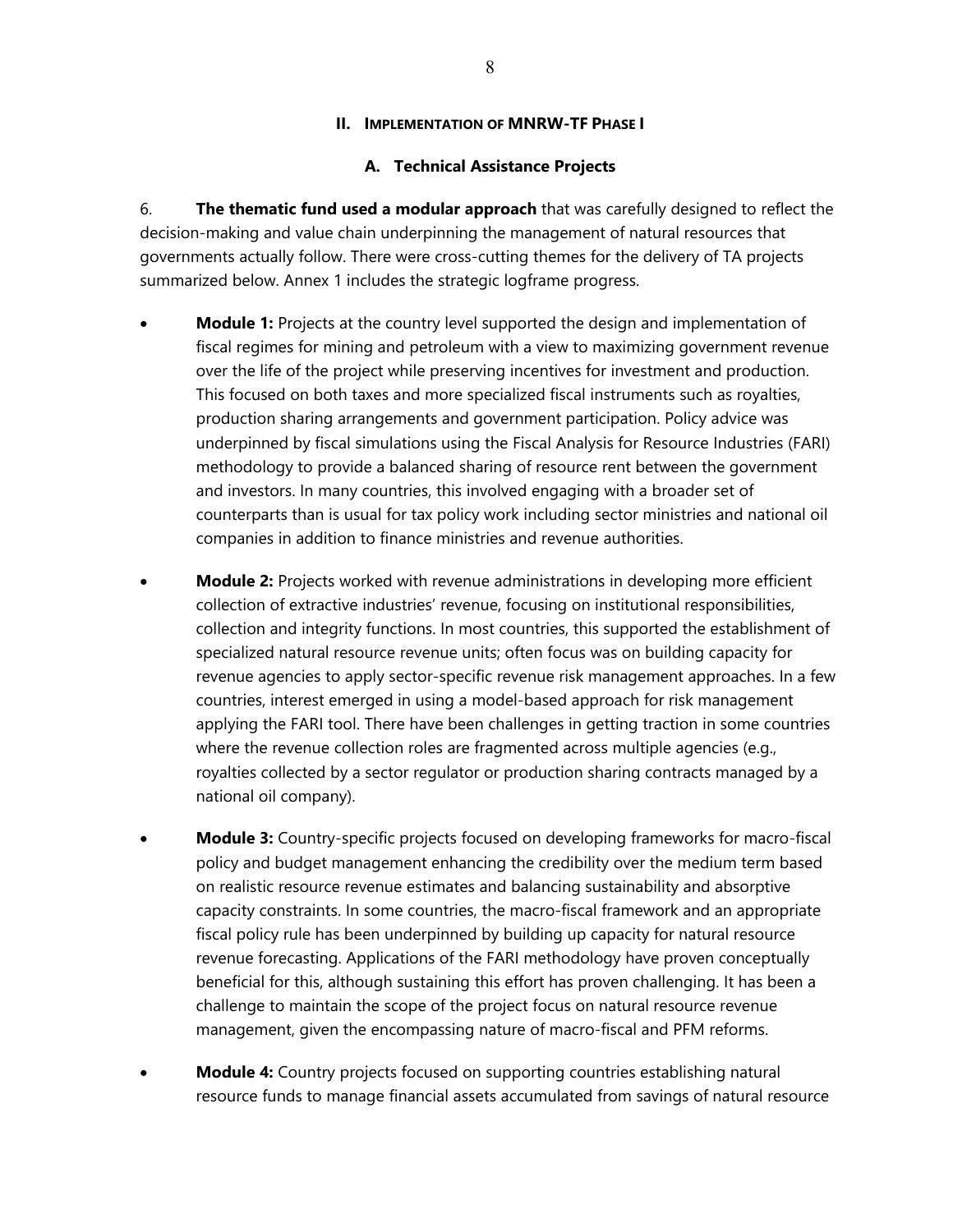revenues. Partly recognizing that there was not as much demand as anticipated under this module and reflecting a strategic reprioritization of TA skills within the IMF, TA delivered under this module was eventually terminated.

 **Module 5:** The overarching focus was on developing capacity to provide statistics on natural resources. With an initial focus on developing standardized templates and methodologies for statistics on resource revenues, there were relatively few country-level projects in the first phase.

# **B. Analytical Work**

7. **The MNRW-TF supported policy-oriented research and analytical work on managing natural resource wealth identifying good practice approaches and distilling lessons from experiences.** There was a close synergy between the TA activities and the analytical work: topical issues emerging during TA missions helped guide the formulation of the analytical work program, while the analytical work facilitated the provisions of consistent and credible advice through country-level TA. Significant work has been done including:

- Publication of two flagship books providing policy guidance on the design and implementation of the petroleum and mining fiscal regimes: *The Taxation of Petroleum and Minerals: Principles, Problems and Practice*; and *International Taxation and The Extractive Industries*. Initial draft papers were discussed by fiscal experts and country officials during conferences organized at the IMF.
- The release of two handbooks on: *Administering Fiscal Regimes for Extractive Industries: A Handbook*; and *Sovereign Asset-Liability Management Guidance for Resource-rich Countries.*
- Public release of a version of the IMF's *Fiscal Analysis for Resource Industries (FARI) model*, together with an accompanying Technical Notes and Manual. The FARI model is a modeling framework developed to perform EI fiscal analysis, and can be used for assisting in the design of EI fiscal regimes, revenue forecasting, and revenue administration.
- Development of a *statistics template* for collecting data on government revenues from natural resources which has been field-tested in several countries. In a significant confirmation of the importance of the template, the EITI announced it will collaborate with the IMF in using the template to improve transparency.
- Release online of a draft guide on specific compilation issues for natural resources in macroeconomic statistics.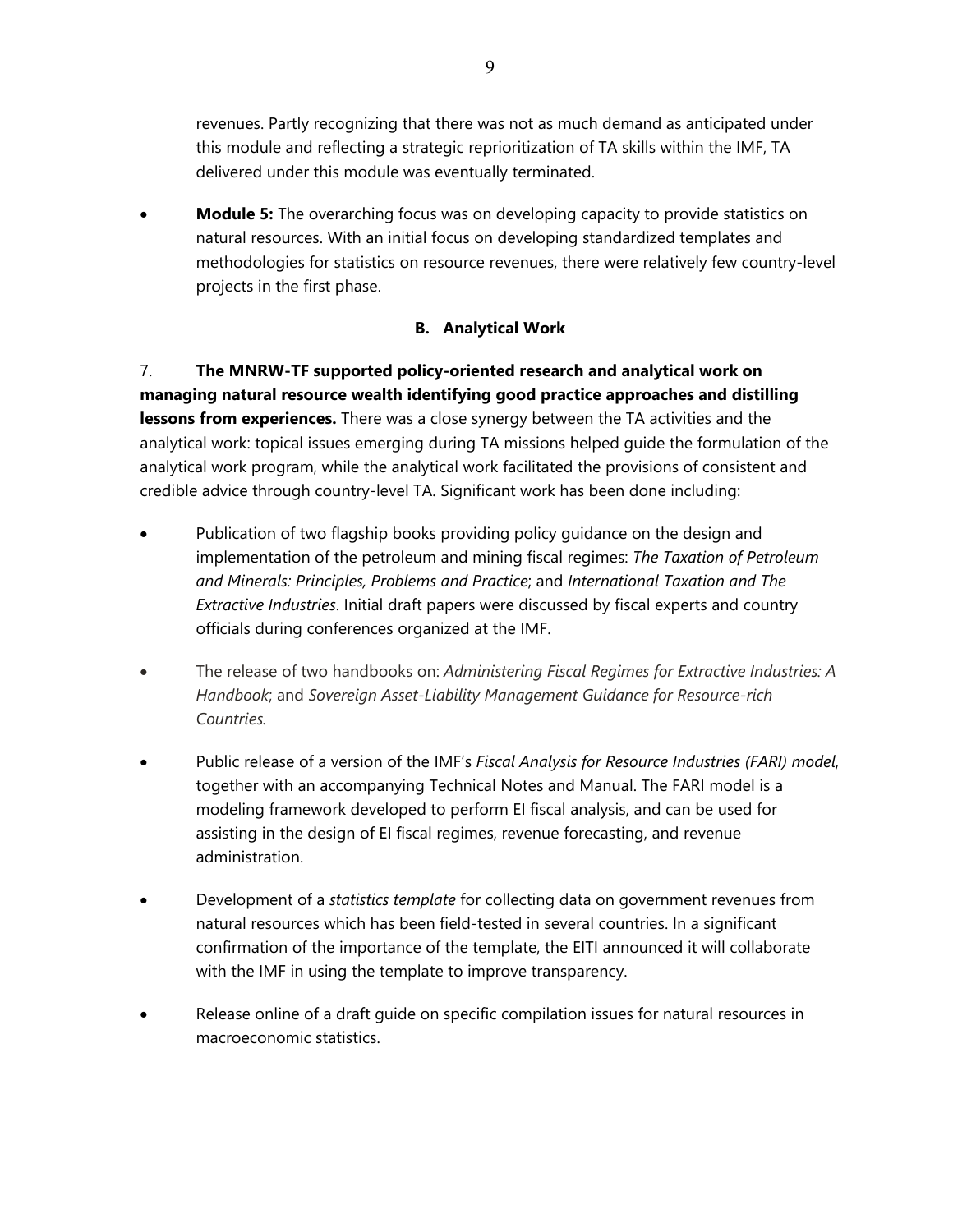### **C. Training, Peer Learning and Workshops**

8. **The MNRW-TF has financed four successful regional conferences on EI fiscal issues** held in East Africa, Asia-Pacific region, and the Andean region (2 conferences), with between 60 and 90 participants at each conference. A planned conference in West Africa was delayed following the regional Ebola outbreak, but is now under preparation under Phase II of the MNRW-TF. These conferences provided a peer learning forum for participating countries to exchange views and experiences on the fiscal challenges and macroeconomic considerations they face in relation to natural resources, while also learning from the experience of international experts. They also provided a forum for presenting the analytical work that was completed with MNRW-funding, broadening the scope of knowledge sharing in the EI field. The regional workshops were designed to include country presentations by officials from participating countries. In addition, a conference was held in Washington DC to discuss international issues for the EI sector, with the papers being used as a basis for a book on *International Tax Issues for the Extractives Industries*.

9. **Training has successfully supported the building of capacity.** Two face-to-face courses on Managing Natural Resource Wealth were delivered at the Joint Vienna Institute, while the preparation of the related online course was initiated. To build capacity in managing macroeconomic frameworks, the first two stages of the customized training program for selected officials from CEMAC countries were successfully completed in January 2017. On energy subsidy reforms, the 2017 offering of the massive open online course (MOOC) was completed.

#### **D. MNRW-TF Program Performance**

10. **This section assesses the performance across the different modules at an aggregate level against the initial expectations set out in the 2010 program document.** In line with the 2010 MNRW-TF program document, 83 percent of the thematic fund budget was spent on the direct delivery of technical assistance (Table 1). This in many cases also included country-specific training that was delivered as an integral component of the technical assistance. This was followed by analytical work or research projects and workshops and training. Spending on these two categories each amounted to about 4-5 percent of the total thematic fund spending. The composition of TA differed with a relatively higher share of TA activities in Modules 1 and 3, with relatively fewer activities under Modules 2, 4 and 5.

11. **Actual spending came in under the approved budgets across all TA modules.** The actual expenditure of US\$20.8 million under the MNTW-TF amounted to 85 percent of the available funding (Table 1). While the total approved budgets of US\$24.5 million were close to the total available funds, actual spending aggregated across all modules fell short of the approved budget amounts by US\$3.6 million.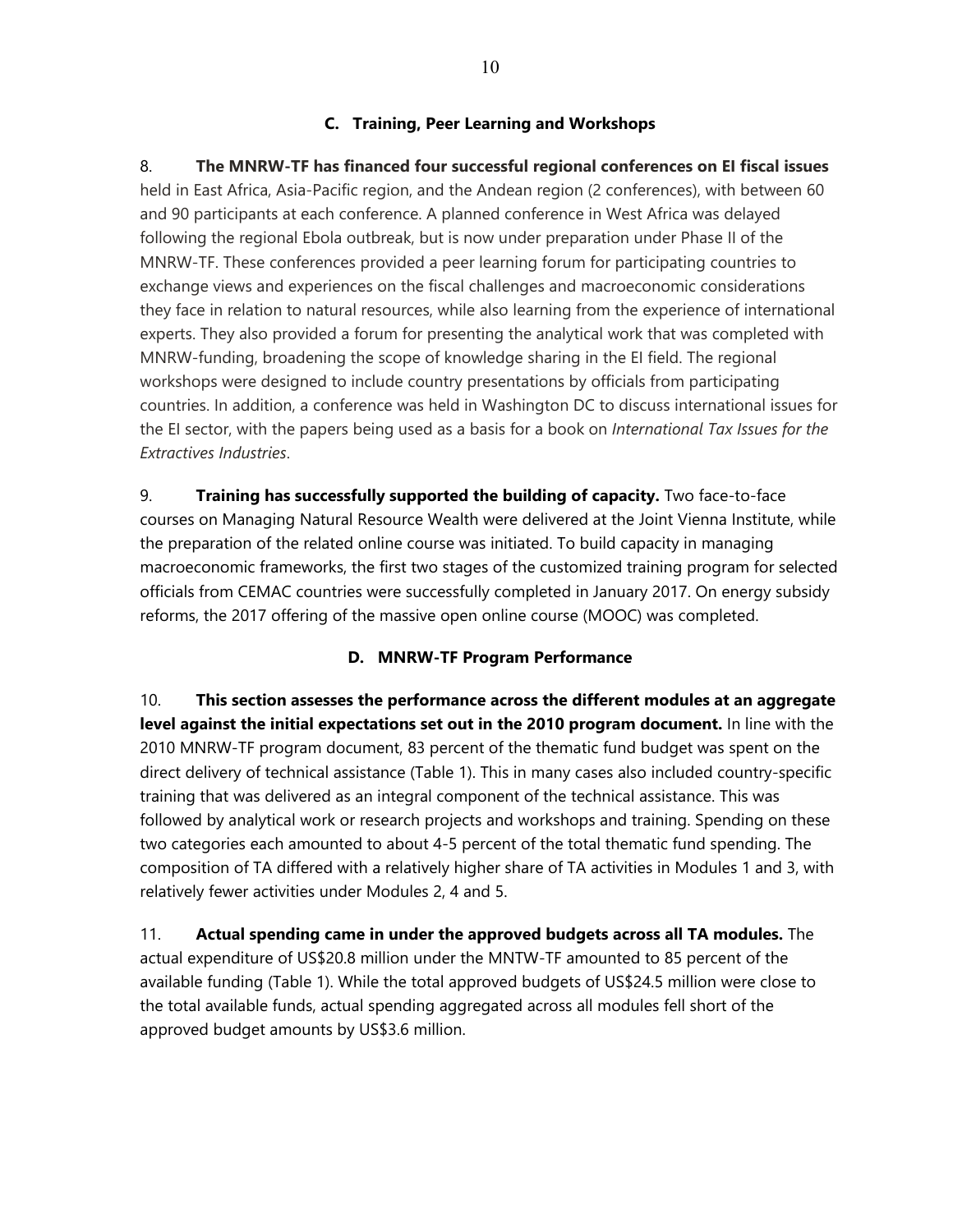|                                      | <b>Indicative</b><br><b>Expenditure</b><br>Envelope, per 2011<br>Program<br><b>Document</b> | <b>Approved</b><br><b>Budgets, as of</b><br>April 30, 2017 | <b>Actual Expenses,</b><br>as of October 31,<br>2017 | <b>Share of Total</b><br><b>Indicative</b><br><b>Expenditure</b><br><b>Envelope</b> | <b>Share of Total</b><br><b>Approved</b><br><b>Budgets</b> | <b>Share of Total</b><br><b>Actual Expenses</b> | <b>Actual Expenses</b><br><b>Relative to</b><br><b>Approved</b><br><b>Budgets</b> |
|--------------------------------------|---------------------------------------------------------------------------------------------|------------------------------------------------------------|------------------------------------------------------|-------------------------------------------------------------------------------------|------------------------------------------------------------|-------------------------------------------------|-----------------------------------------------------------------------------------|
| <b>Direct TA</b>                     | 20.635                                                                                      | 19.771                                                     | 17.216                                               | 83%                                                                                 | 81%                                                        | 83%                                             | 87%                                                                               |
| Of which:                            |                                                                                             |                                                            |                                                      |                                                                                     |                                                            |                                                 |                                                                                   |
| Module 1: Fiscal Regimes             | 4.952                                                                                       | 7.041                                                      | 6.525                                                | 20%                                                                                 | 29%                                                        | 31%                                             | 93%                                                                               |
| Module 2: Revenue Administration     | 7.222                                                                                       | 4,241                                                      | 3.856                                                | 29%                                                                                 | 17%                                                        | 19%                                             | 91%                                                                               |
| Module 3: Macro-Fiscal               | 3.921                                                                                       | 6.303                                                      | 4.960                                                | 16%                                                                                 | 26%                                                        | 24%                                             | 79%                                                                               |
| Module 4: Asset Liability Management | 1.857                                                                                       | 469                                                        | 469                                                  | 8%                                                                                  | 2%                                                         | 2%                                              | 100%                                                                              |
| Module 5: Statistics                 | 2,683                                                                                       | 831                                                        | 519                                                  | 11%                                                                                 | 3%                                                         | 2%                                              | 63%                                                                               |
| TA Project Management                |                                                                                             | 886                                                        | 886                                                  |                                                                                     | 4%                                                         | 4%                                              | 100%                                                                              |
| <b>Research Projects</b>             | 750                                                                                         | 1.456                                                      | 1.007                                                | 3%                                                                                  | 6%                                                         | 5%                                              | 69%                                                                               |
| <b>Workshops &amp; Training</b>      | 1.200                                                                                       | 1.268                                                      | 860                                                  | 5%                                                                                  | 5%                                                         | 4%                                              | 68%                                                                               |
| <b>Small projects</b>                |                                                                                             | 103                                                        | 104                                                  |                                                                                     | 0.4%                                                       | 0.5%                                            | 101%                                                                              |
| <b>Project Management</b>            | 526                                                                                         | 285                                                        | 285                                                  | 2%                                                                                  | 1%                                                         | 1%                                              | 100%                                                                              |
| <b>Steering Committee</b>            | 276                                                                                         | 65                                                         | 65                                                   | 1%                                                                                  | 0.3%                                                       | 0.3%                                            | 100%                                                                              |
| Independent Evaluation               | 250                                                                                         | 220                                                        | 220                                                  | 1%                                                                                  | 1%                                                         | 1%                                              | 100%                                                                              |
| <b>Trust Fund management fee</b>     | 1.618                                                                                       | 1.602                                                      | 1.363                                                | 7%                                                                                  | 7%                                                         | 7%                                              | 85%                                                                               |
| <b>Total</b>                         | 24,729                                                                                      | 24,485                                                     | 20.839                                               | 100%                                                                                | 100%                                                       | 99%                                             | 85%                                                                               |

### **Table 1. MNRW-TF Phase I, Program Implementation by Category (In thousands of U.S. Dollars, as of October 31, 2017)**

# 12. **A closer look at the individual projects points to quite significant differences**

**between projects**. For many projects, spending was well aligned with initial budget estimates (Table 2). In others, there were significant expenditure shortfalls. This is explained by a combination of (i) initial budget estimates exceeding the actual costs of delivering the projected activities; or (ii) difficulties in some cases in getting the expected traction with the authorities in support of project implementation.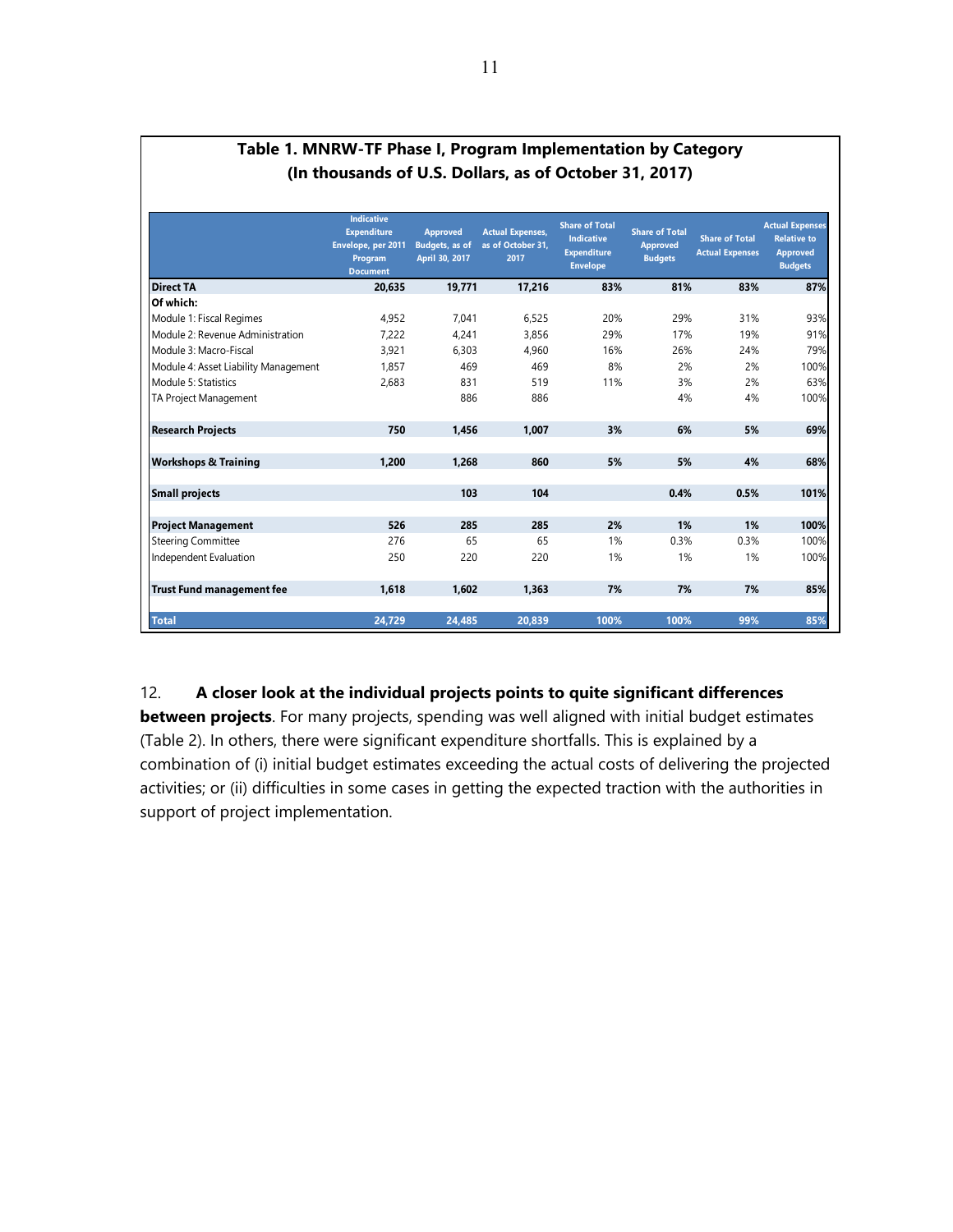|                                                                                                                                                                                                                                                                                                                                                                                                                                                                                                                                                                                                                                                                                                                                                                                                                                                                                                                                                                                   |                 | <b>Approved Budget as of</b> | <b>Actual Expenses to Date<sup>1</sup></b> |                                |  |
|-----------------------------------------------------------------------------------------------------------------------------------------------------------------------------------------------------------------------------------------------------------------------------------------------------------------------------------------------------------------------------------------------------------------------------------------------------------------------------------------------------------------------------------------------------------------------------------------------------------------------------------------------------------------------------------------------------------------------------------------------------------------------------------------------------------------------------------------------------------------------------------------------------------------------------------------------------------------------------------|-----------------|------------------------------|--------------------------------------------|--------------------------------|--|
| <b>Description (Module)</b>                                                                                                                                                                                                                                                                                                                                                                                                                                                                                                                                                                                                                                                                                                                                                                                                                                                                                                                                                       | <b>Dec 2016</b> | <b>Apr 2017</b>              | <b>Amount</b>                              | % of Endorsed<br><b>Budget</b> |  |
| Direct TA (A)                                                                                                                                                                                                                                                                                                                                                                                                                                                                                                                                                                                                                                                                                                                                                                                                                                                                                                                                                                     | 19,682          | 19,771                       | 17,216                                     | 87                             |  |
| Andean Regional (1)                                                                                                                                                                                                                                                                                                                                                                                                                                                                                                                                                                                                                                                                                                                                                                                                                                                                                                                                                               | 623             | 623                          | 575                                        | 92                             |  |
| Cameroon (1)                                                                                                                                                                                                                                                                                                                                                                                                                                                                                                                                                                                                                                                                                                                                                                                                                                                                                                                                                                      | 371             | 338                          | 286                                        | 85                             |  |
| Democratic Republic of Congo (1)                                                                                                                                                                                                                                                                                                                                                                                                                                                                                                                                                                                                                                                                                                                                                                                                                                                                                                                                                  | 442             | 412                          | 412                                        | 100                            |  |
| Democratic Republic of Congo (2)                                                                                                                                                                                                                                                                                                                                                                                                                                                                                                                                                                                                                                                                                                                                                                                                                                                                                                                                                  | 468             | 468                          | 468                                        | 100                            |  |
| Democratic Republic of Congo (3)                                                                                                                                                                                                                                                                                                                                                                                                                                                                                                                                                                                                                                                                                                                                                                                                                                                                                                                                                  | 787             | 861                          | 677                                        | 79                             |  |
| Ghana (1,2,3)                                                                                                                                                                                                                                                                                                                                                                                                                                                                                                                                                                                                                                                                                                                                                                                                                                                                                                                                                                     | 88              | 88                           | 88                                         | 100                            |  |
| Ghana (1)                                                                                                                                                                                                                                                                                                                                                                                                                                                                                                                                                                                                                                                                                                                                                                                                                                                                                                                                                                         | 275             | 275                          | 236                                        | 86                             |  |
| Ghana (2)                                                                                                                                                                                                                                                                                                                                                                                                                                                                                                                                                                                                                                                                                                                                                                                                                                                                                                                                                                         | 219             | 219                          | 90                                         | 41                             |  |
| Global (5)                                                                                                                                                                                                                                                                                                                                                                                                                                                                                                                                                                                                                                                                                                                                                                                                                                                                                                                                                                        | 749             | 662                          | 351                                        | 53                             |  |
|                                                                                                                                                                                                                                                                                                                                                                                                                                                                                                                                                                                                                                                                                                                                                                                                                                                                                                                                                                                   | 73              | 73                           | 73                                         | 100                            |  |
| Iraq $(1)$                                                                                                                                                                                                                                                                                                                                                                                                                                                                                                                                                                                                                                                                                                                                                                                                                                                                                                                                                                        |                 |                              |                                            |                                |  |
| Kenya (1)                                                                                                                                                                                                                                                                                                                                                                                                                                                                                                                                                                                                                                                                                                                                                                                                                                                                                                                                                                         | 622             | 622                          | 622                                        | 100                            |  |
| Kenya (3)                                                                                                                                                                                                                                                                                                                                                                                                                                                                                                                                                                                                                                                                                                                                                                                                                                                                                                                                                                         | 385             | 226                          | 133                                        | 59                             |  |
| Kenya (2)                                                                                                                                                                                                                                                                                                                                                                                                                                                                                                                                                                                                                                                                                                                                                                                                                                                                                                                                                                         | O               | 85                           | 88                                         | 104                            |  |
| Lao PDR (2)                                                                                                                                                                                                                                                                                                                                                                                                                                                                                                                                                                                                                                                                                                                                                                                                                                                                                                                                                                       | 602             | 569                          | 569                                        | 100                            |  |
| Liberia (2)                                                                                                                                                                                                                                                                                                                                                                                                                                                                                                                                                                                                                                                                                                                                                                                                                                                                                                                                                                       | 207             | 207                          | 150                                        | 73                             |  |
| Madagascar (3)                                                                                                                                                                                                                                                                                                                                                                                                                                                                                                                                                                                                                                                                                                                                                                                                                                                                                                                                                                    | 807             | 757                          | 520                                        | 69                             |  |
| Mali (1)                                                                                                                                                                                                                                                                                                                                                                                                                                                                                                                                                                                                                                                                                                                                                                                                                                                                                                                                                                          | 338             | 338                          | 169                                        | 50                             |  |
| Mauritania (1)                                                                                                                                                                                                                                                                                                                                                                                                                                                                                                                                                                                                                                                                                                                                                                                                                                                                                                                                                                    | 268             | 268                          | 268                                        | 100                            |  |
| Mongolia (1)                                                                                                                                                                                                                                                                                                                                                                                                                                                                                                                                                                                                                                                                                                                                                                                                                                                                                                                                                                      | 311             | 311                          | 311                                        | 100                            |  |
| Mongolia (2)                                                                                                                                                                                                                                                                                                                                                                                                                                                                                                                                                                                                                                                                                                                                                                                                                                                                                                                                                                      | 1,295           | 1,295                        | 1,295                                      | 100                            |  |
| Mongolia (3)                                                                                                                                                                                                                                                                                                                                                                                                                                                                                                                                                                                                                                                                                                                                                                                                                                                                                                                                                                      | 702             | 883                          | 897                                        | 102                            |  |
| Mongolia (4)                                                                                                                                                                                                                                                                                                                                                                                                                                                                                                                                                                                                                                                                                                                                                                                                                                                                                                                                                                      | 181             | 156                          | 156                                        | 100                            |  |
| Mozambique (1)                                                                                                                                                                                                                                                                                                                                                                                                                                                                                                                                                                                                                                                                                                                                                                                                                                                                                                                                                                    | 760             | 760                          | 737                                        | 97                             |  |
| Mozambique (2)                                                                                                                                                                                                                                                                                                                                                                                                                                                                                                                                                                                                                                                                                                                                                                                                                                                                                                                                                                    | 622             | 622                          | 607                                        | 98                             |  |
| Mozambique (3)                                                                                                                                                                                                                                                                                                                                                                                                                                                                                                                                                                                                                                                                                                                                                                                                                                                                                                                                                                    | 403             | 363                          | 148                                        | 41                             |  |
| Mozambique (5)                                                                                                                                                                                                                                                                                                                                                                                                                                                                                                                                                                                                                                                                                                                                                                                                                                                                                                                                                                    | 94              | 94                           | 94                                         | 100                            |  |
| Niger (1)                                                                                                                                                                                                                                                                                                                                                                                                                                                                                                                                                                                                                                                                                                                                                                                                                                                                                                                                                                         | 106             | 106                          | 106                                        | 100                            |  |
| Niger (3)                                                                                                                                                                                                                                                                                                                                                                                                                                                                                                                                                                                                                                                                                                                                                                                                                                                                                                                                                                         | 664             | 784                          | 739                                        | 94                             |  |
|                                                                                                                                                                                                                                                                                                                                                                                                                                                                                                                                                                                                                                                                                                                                                                                                                                                                                                                                                                                   | 172             | 172                          | 172                                        | 100                            |  |
| Papua New Guinea (4)                                                                                                                                                                                                                                                                                                                                                                                                                                                                                                                                                                                                                                                                                                                                                                                                                                                                                                                                                              |                 |                              |                                            |                                |  |
| Peru (3)                                                                                                                                                                                                                                                                                                                                                                                                                                                                                                                                                                                                                                                                                                                                                                                                                                                                                                                                                                          | 664             | 587                          | 587                                        | 100                            |  |
| Peru TA Seminar (3)                                                                                                                                                                                                                                                                                                                                                                                                                                                                                                                                                                                                                                                                                                                                                                                                                                                                                                                                                               | O               | 117                          | 47                                         | 40                             |  |
| Republic of Guinea (1)                                                                                                                                                                                                                                                                                                                                                                                                                                                                                                                                                                                                                                                                                                                                                                                                                                                                                                                                                            | 270             | 270                          | 270                                        | 100                            |  |
| Republic of Guinea (3)                                                                                                                                                                                                                                                                                                                                                                                                                                                                                                                                                                                                                                                                                                                                                                                                                                                                                                                                                            | 612             | 728                          | 687                                        | 94                             |  |
| <b>Scoping Mission Project</b>                                                                                                                                                                                                                                                                                                                                                                                                                                                                                                                                                                                                                                                                                                                                                                                                                                                                                                                                                    | 240             | 240                          | 100                                        | 42                             |  |
| Sierra Leone (1)                                                                                                                                                                                                                                                                                                                                                                                                                                                                                                                                                                                                                                                                                                                                                                                                                                                                                                                                                                  | 616             | 616                          | 517                                        | 84                             |  |
| Sierra Leone (2)                                                                                                                                                                                                                                                                                                                                                                                                                                                                                                                                                                                                                                                                                                                                                                                                                                                                                                                                                                  | 398             | 398                          | 341                                        | 86                             |  |
| Sierra Leone (3)                                                                                                                                                                                                                                                                                                                                                                                                                                                                                                                                                                                                                                                                                                                                                                                                                                                                                                                                                                  | 591             | 675                          | 598                                        | 89                             |  |
| Sierra Leone (5)                                                                                                                                                                                                                                                                                                                                                                                                                                                                                                                                                                                                                                                                                                                                                                                                                                                                                                                                                                  | 74              | 74                           | 74                                         | 100                            |  |
| Solomon Islands (1)                                                                                                                                                                                                                                                                                                                                                                                                                                                                                                                                                                                                                                                                                                                                                                                                                                                                                                                                                               | 171             | 171                          | 171                                        | 100                            |  |
| Tanzania (1)                                                                                                                                                                                                                                                                                                                                                                                                                                                                                                                                                                                                                                                                                                                                                                                                                                                                                                                                                                      | 685             | 685                          | 528                                        | 77                             |  |
| Tanzania (2)                                                                                                                                                                                                                                                                                                                                                                                                                                                                                                                                                                                                                                                                                                                                                                                                                                                                                                                                                                      | 291             | 291                          | 160                                        | 55                             |  |
| Tanzania (3)                                                                                                                                                                                                                                                                                                                                                                                                                                                                                                                                                                                                                                                                                                                                                                                                                                                                                                                                                                      | 310             | 147                          | 90                                         | 61                             |  |
| Timor-Leste (1)                                                                                                                                                                                                                                                                                                                                                                                                                                                                                                                                                                                                                                                                                                                                                                                                                                                                                                                                                                   | 468             | 412                          | 412                                        | 100                            |  |
| Timor-Leste (4)                                                                                                                                                                                                                                                                                                                                                                                                                                                                                                                                                                                                                                                                                                                                                                                                                                                                                                                                                                   | 141             | 141                          | 141                                        | 100                            |  |
| Uganda (1)                                                                                                                                                                                                                                                                                                                                                                                                                                                                                                                                                                                                                                                                                                                                                                                                                                                                                                                                                                        | 521             | 521                          | 390                                        | 75                             |  |
|                                                                                                                                                                                                                                                                                                                                                                                                                                                                                                                                                                                                                                                                                                                                                                                                                                                                                                                                                                                   |                 |                              |                                            |                                |  |
| Uganda (3)                                                                                                                                                                                                                                                                                                                                                                                                                                                                                                                                                                                                                                                                                                                                                                                                                                                                                                                                                                        | 175<br>820      | 175<br>886                   | 175<br>886                                 | 100<br>100                     |  |
| General Project Management <sup>23</sup>                                                                                                                                                                                                                                                                                                                                                                                                                                                                                                                                                                                                                                                                                                                                                                                                                                                                                                                                          |                 |                              |                                            |                                |  |
| <b>Research Projects (B)</b>                                                                                                                                                                                                                                                                                                                                                                                                                                                                                                                                                                                                                                                                                                                                                                                                                                                                                                                                                      | 1,431           | 1,456                        | 1,007                                      | 69                             |  |
| 1. Developing a Compilation Guide on Natural Resources                                                                                                                                                                                                                                                                                                                                                                                                                                                                                                                                                                                                                                                                                                                                                                                                                                                                                                                            | 284             | 371                          | 325                                        | 88                             |  |
| 2. Development of new IMF Guide on Resource Revenue                                                                                                                                                                                                                                                                                                                                                                                                                                                                                                                                                                                                                                                                                                                                                                                                                                                                                                                               | 86              | 86                           | 26                                         | 31                             |  |
| 3. Enhanced Results Based Management Framework                                                                                                                                                                                                                                                                                                                                                                                                                                                                                                                                                                                                                                                                                                                                                                                                                                                                                                                                    | 72              | 9                            | 9                                          | 100                            |  |
|                                                                                                                                                                                                                                                                                                                                                                                                                                                                                                                                                                                                                                                                                                                                                                                                                                                                                                                                                                                   |                 |                              |                                            |                                |  |
|                                                                                                                                                                                                                                                                                                                                                                                                                                                                                                                                                                                                                                                                                                                                                                                                                                                                                                                                                                                   | 261             | 261                          | 135                                        | 52                             |  |
|                                                                                                                                                                                                                                                                                                                                                                                                                                                                                                                                                                                                                                                                                                                                                                                                                                                                                                                                                                                   | 434             | 434                          | 341                                        | 78                             |  |
|                                                                                                                                                                                                                                                                                                                                                                                                                                                                                                                                                                                                                                                                                                                                                                                                                                                                                                                                                                                   | 43              | 43                           | 43                                         | 100                            |  |
|                                                                                                                                                                                                                                                                                                                                                                                                                                                                                                                                                                                                                                                                                                                                                                                                                                                                                                                                                                                   | 187             | 187                          | 63                                         | 34                             |  |
|                                                                                                                                                                                                                                                                                                                                                                                                                                                                                                                                                                                                                                                                                                                                                                                                                                                                                                                                                                                   | 64              | 64                           | 64                                         | 100                            |  |
|                                                                                                                                                                                                                                                                                                                                                                                                                                                                                                                                                                                                                                                                                                                                                                                                                                                                                                                                                                                   | o               | o                            | O                                          | o                              |  |
|                                                                                                                                                                                                                                                                                                                                                                                                                                                                                                                                                                                                                                                                                                                                                                                                                                                                                                                                                                                   | 744             | 608                          | 608                                        | 100                            |  |
|                                                                                                                                                                                                                                                                                                                                                                                                                                                                                                                                                                                                                                                                                                                                                                                                                                                                                                                                                                                   | 161             | 145                          | 145                                        | 100                            |  |
|                                                                                                                                                                                                                                                                                                                                                                                                                                                                                                                                                                                                                                                                                                                                                                                                                                                                                                                                                                                   | 120             | $\circ$                      | $\circ$                                    | $\circ$                        |  |
|                                                                                                                                                                                                                                                                                                                                                                                                                                                                                                                                                                                                                                                                                                                                                                                                                                                                                                                                                                                   | 100             | 100                          | 100                                        | 100                            |  |
|                                                                                                                                                                                                                                                                                                                                                                                                                                                                                                                                                                                                                                                                                                                                                                                                                                                                                                                                                                                   | 203             | 203                          | 203                                        | 100                            |  |
|                                                                                                                                                                                                                                                                                                                                                                                                                                                                                                                                                                                                                                                                                                                                                                                                                                                                                                                                                                                   | 161             | 161                          | 161                                        | 100                            |  |
|                                                                                                                                                                                                                                                                                                                                                                                                                                                                                                                                                                                                                                                                                                                                                                                                                                                                                                                                                                                   | 659             | 659                          | 252                                        | 38                             |  |
|                                                                                                                                                                                                                                                                                                                                                                                                                                                                                                                                                                                                                                                                                                                                                                                                                                                                                                                                                                                   | 285             | 285                          | 68                                         | 24                             |  |
|                                                                                                                                                                                                                                                                                                                                                                                                                                                                                                                                                                                                                                                                                                                                                                                                                                                                                                                                                                                   | 374             | 374                          | 183                                        | 49                             |  |
|                                                                                                                                                                                                                                                                                                                                                                                                                                                                                                                                                                                                                                                                                                                                                                                                                                                                                                                                                                                   | 57              | 103                          | 104                                        | 101                            |  |
|                                                                                                                                                                                                                                                                                                                                                                                                                                                                                                                                                                                                                                                                                                                                                                                                                                                                                                                                                                                   | 19              | 19                           | 20                                         | 108                            |  |
|                                                                                                                                                                                                                                                                                                                                                                                                                                                                                                                                                                                                                                                                                                                                                                                                                                                                                                                                                                                   | 38              | 38                           | 38                                         | 100                            |  |
|                                                                                                                                                                                                                                                                                                                                                                                                                                                                                                                                                                                                                                                                                                                                                                                                                                                                                                                                                                                   | o               | 47                           | 46                                         | 99                             |  |
|                                                                                                                                                                                                                                                                                                                                                                                                                                                                                                                                                                                                                                                                                                                                                                                                                                                                                                                                                                                   | 131             | 65                           | 65                                         | 100                            |  |
|                                                                                                                                                                                                                                                                                                                                                                                                                                                                                                                                                                                                                                                                                                                                                                                                                                                                                                                                                                                   | 220             | 220                          | 220                                        | 100                            |  |
|                                                                                                                                                                                                                                                                                                                                                                                                                                                                                                                                                                                                                                                                                                                                                                                                                                                                                                                                                                                   |                 |                              |                                            | 85.1                           |  |
| 4. FARI Model Public-Release<br>5. Mining tax administration<br>6. Natural Resources Asset and Liability Management<br>7. Progressivity in Natural Resource Taxation<br>8. Resource revenue database and government revenue<br>9. Savings and consumption guidelines<br><b>Workshops (C)</b><br>1. Cross-border issues in resource taxation<br>2. Fiscal Management of Oil and Natural Gas Wealth in West<br>3. Management of Natural Resource Wealth in Sub-Saharan<br>4. Natural Resource Taxation in the Asia-Pacific Region<br>5. Oil revenue management framework for new producers<br><b>Training (D)</b><br>1. CEMAC Training on Developing and Operating<br>2. Training for MRCs<br><b>Small Projects (E)</b><br>1. Annual Subscription for Evaluate Energy<br>2. Oil and Gas Taxation Database<br>3. Oil and Gas Taxation Database (Renewal)<br><b>Steering Committee Meetings</b><br><b>Evaluation</b><br>Subtotal $(A)+(B)+(C)+(D)+(E)$<br><b>Trust Management Fee</b> | 22,924<br>1,605 | 22,883<br>1,602              | 19,476<br>1,363                            |                                |  |

# **Table 2. MNRW-TF Phase I, Program Implementation by Project (In thousands of U.S. Dollars, as of October 31, 2017)**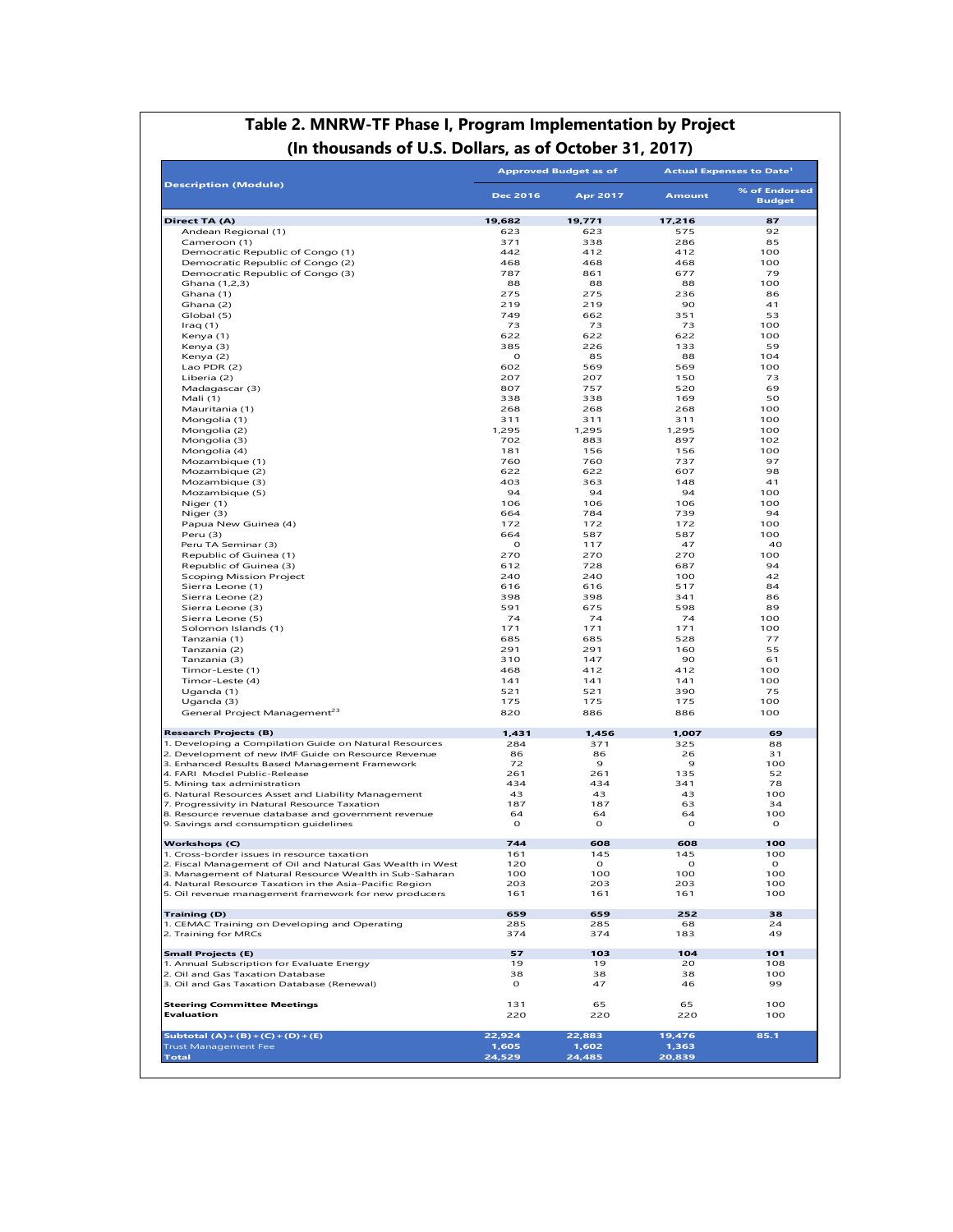13. **At the aggregate level, the shortfall between approved budgets and actual spending partly was exacerbated by rigidities in allocating resources.** After projects were approved by the Steering Committee and funds had been committed to a project, the funds could not easily be reallocated to other projects, even if it turned out that the initial project costs were overstated or there was insufficient traction. This resulted in situations where new project proposals were put in reserve due to insufficient uncommitted funds despite there being significant budget execution shortfalls at the aggregate level. There would have been benefits from having had a more dynamic approach to resource allocation facilitating a timelier reallocation of funds.

14. **Budgets and expenditure for the modules on revenue administration (Module 2), asset management (Module 4), and statistics (Module 5) were below the indicative program expenditure envelopes.** Given that all TA is demand-driven, this illustrates the challenges ex ante in predicting demand for TA. A more dynamic resource allocation would have made the fund nimbler by being able to respond more swiftly to changes in demand. In some cases, there may be a logical sequencing of TA priorities: for example, for new and emerging producers, the immediate priority was often to first design and implement a fiscal regime (module 1) and then only thereafter turn to building capacity for revenue collection under the fiscal regime (Module 2). There were also some supply-factors at stake: it proved more difficult than initially anticipated to identify revenue administration experts with hands-on experience of administering mining and petroleum revenue systems. In some cases, this also reflected evolving IMF corporate TA priorities (e.g., a move away from providing TA on asset management and natural resource funds investment policy).

# **E. Key Achievements and Challenges at Project Level**

15. A summary of the final project assessment is included in Appendix 2 for each of the TA projects under the MNRW-TF Phase I. This provides a description of individual project objectives, the results or achievements, and challenges to design or implementation that were incurred. Table 3 highlights key results achieved for the country-level TA projects.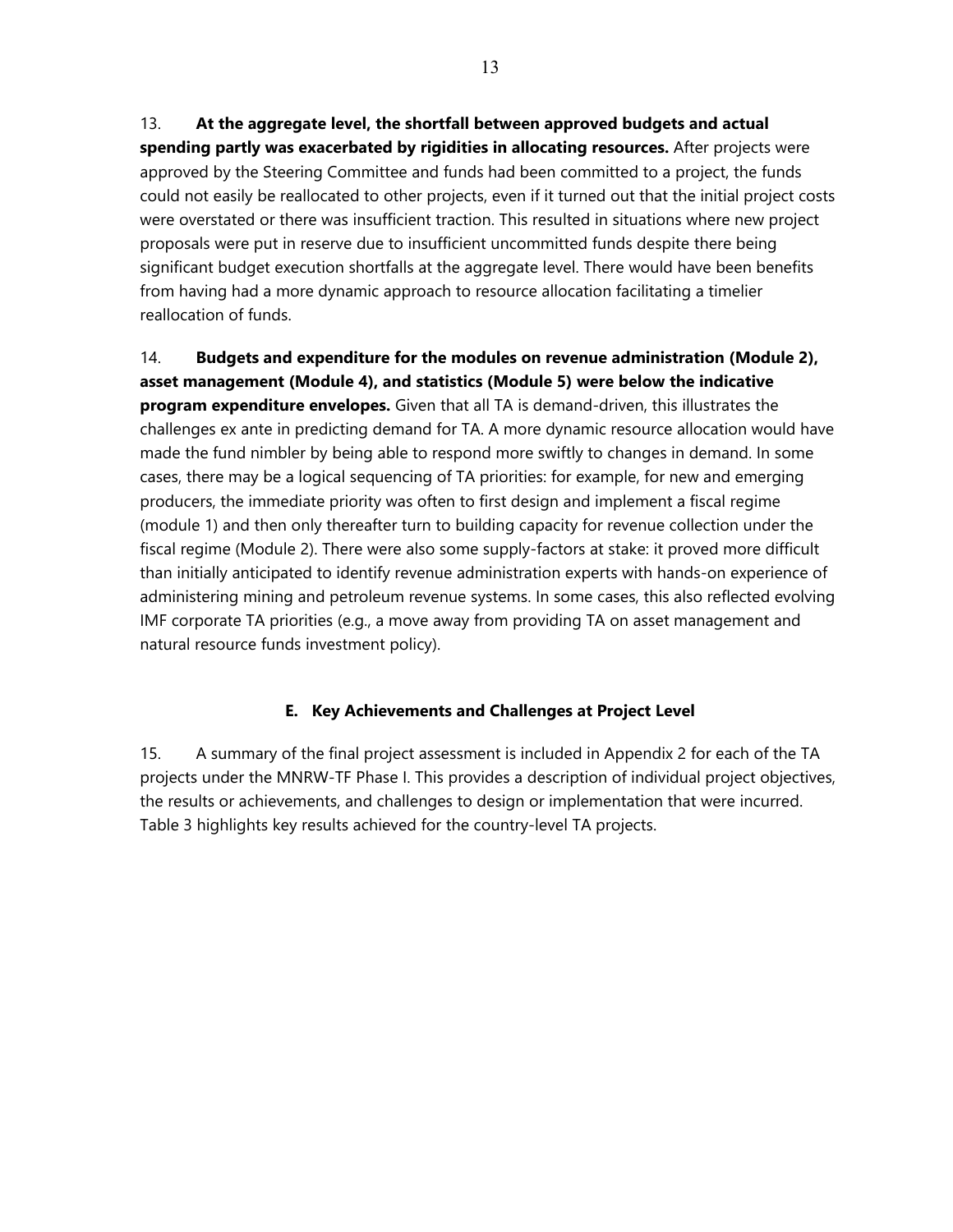| <b>Country</b> | <b>Module</b> | <b>Key results achieved</b>                                              |
|----------------|---------------|--------------------------------------------------------------------------|
| Cameroon       | Module 1      | New Mining Code introduced balancing the government and investor         |
|                |               | take.                                                                    |
| Congo, D.R.    | Module 1      | Draft mining code prepared, although not adopted, and revenue            |
| of             |               | forecasting framework for 15 mining projects developed.                  |
| Congo, D.R     | Module 3      | Improved revenue forecasting and medium-term fiscal frameworks,          |
| of             |               | although budget credibility remains low.                                 |
| Ghana          | Module 1      | Revenue forecasting framework developed for petroleum underpinning       |
|                |               | the implementation of the macro-fiscal framework in the Petroleum        |
|                |               | Revenue Management Act with estimation of Benchmark Revenue.             |
| Ghana          | Module 2      | Formation of petroleum group within the Large Taxpayer Office has led    |
|                |               | to greater focus on identifying risks, although compliance strategy is   |
|                |               | not yet in place.                                                        |
| Guinea         | Module 1      | Revised fiscal provisions of the Mining Code adopted by the National     |
|                |               | Assembly while the VAT regime for mining has been improved.              |
| Guinea         | Module 3      | Revenue forecasting framework and capacity to prepare medium-term        |
|                |               | budget framework.                                                        |
| Kenya          | Module 1      | Design and implementation including through legislative amendments       |
|                |               | of new petroleum and mining fiscal regime; capacity on FARI modeling.    |
| Lao, P. D. R   | Module 2      | Establishment of a Natural Resources Unit in the Tax Department.         |
| Liberia        | Module 2      | Establishment of natural resources group in the Liberia Revenue          |
|                |               | Authority with the development of capacity for risk assessment and       |
|                |               | compliance.                                                              |
| Madagascar     | Module 3      | Progress made on the medium-term budget preparation process.             |
| Mali           | Module 1      | A new Petroleum Code adopted with a simplified and more progressive      |
|                |               | fiscal regime.                                                           |
| Mongolia       | Module 2      | Strengthened performance of the Large Taxpayer Office, including of      |
|                |               | mining companies.                                                        |
| Mongolia       | Module 3      | A reinforced medium-term fiscal framework; implementation of the         |
|                |               | Fiscal Stability Law and the Integrated Budget Law.                      |
| Mozambique     | Module 1      | A new fiscal regime for mining and petroleum has been adopted and        |
|                |               | initial capacity in fiscal modeling (FARI)                               |
| Mozambique     | Module 2      | Establishment of natural resource tax unit in the large taxpayer office; |
|                |               | commenced work on integrating fiscal modeling and compliance             |
|                |               | strategy.                                                                |
| Mozambique     | Module 3      | Establishment of macro-fiscal unit although delays hampered progress     |
|                |               | in building capacity for macro-fiscal management.                        |
| Niger          | Module 3      | Improved capacity for medium-term fiscal framework incorporating         |
|                |               | improvements to the natural resource revenue forecasting.                |
| Peru           | Module 3      | Improvements to the fiscal rule, macro-fiscal framework and medium       |
|                |               | term budget framework.                                                   |

**Table 3. MNRW-TF Phase I: Key Results Achieved by Projects (Modules 1-3)**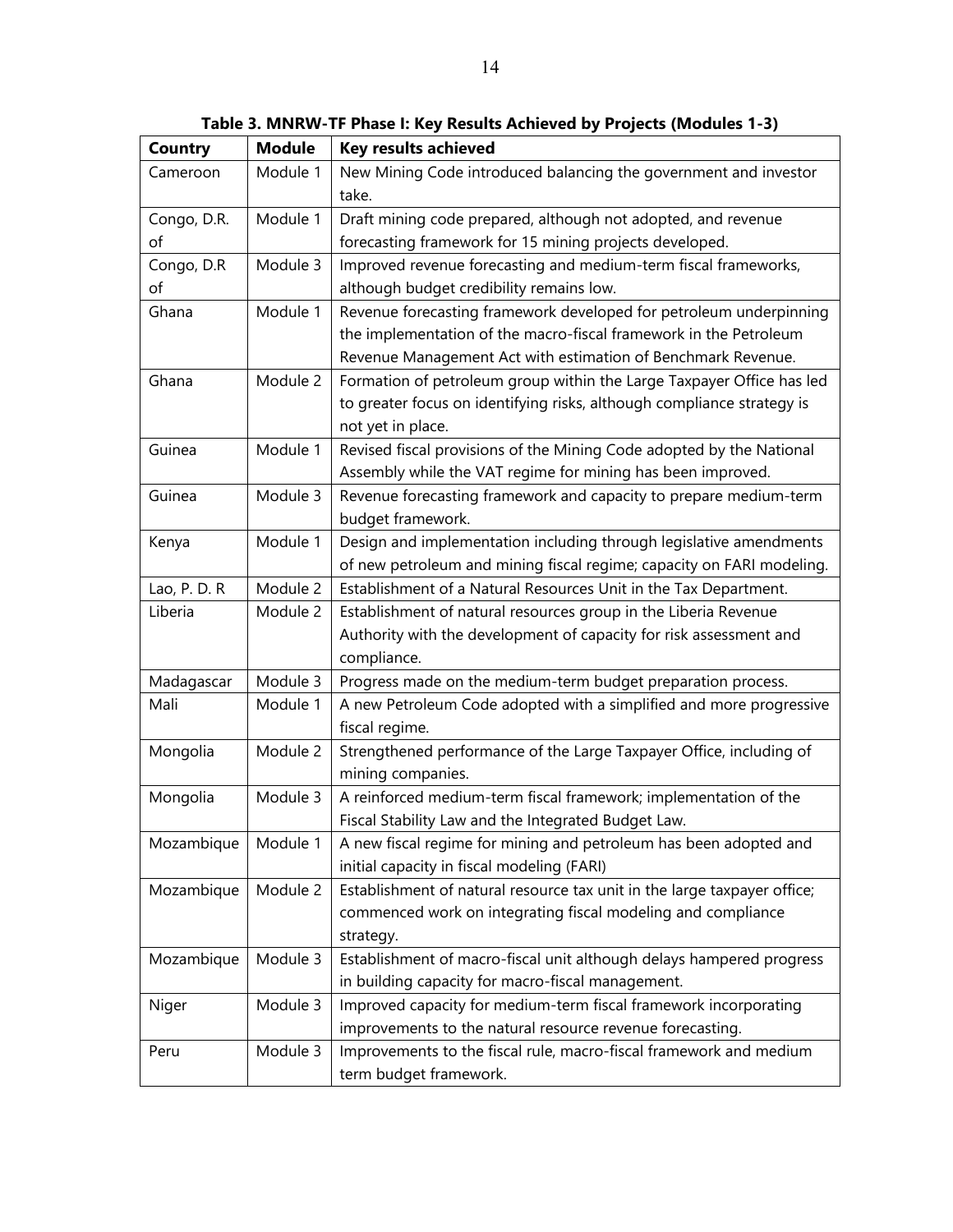| Country            | <b>Module</b> | <b>Key results achieved</b>                                             |
|--------------------|---------------|-------------------------------------------------------------------------|
| Sierra Leone       | Module 1      | Preparation of draft Extractive Industries Revenue Act introducing a    |
|                    |               | new fiscal regime for mining and petroleum; Mineral Revenue             |
|                    |               | Forecasting Unit in place.                                              |
| Sierra Leone       | Module 2      | Establishment of Extractive Industry Revenue Unit with capacity         |
|                    |               | building focused on risk assessment and compliance strategies.          |
| Sierra Leone       | Module 3      | New PFM legislation has been enacted into law and improved capacity     |
|                    |               | for preparing medium-term fiscal frameworks incorporating fiscal rules. |
| Tanzania           | Module 1      | Amendments to the Income Tax Act introduced tax regime for mining       |
|                    |               | and petroleum although less progress on model production sharing        |
|                    |               | contract review.                                                        |
| Tanzania           | Module 2      | Establishment of Extractive Industry unit within the revenue authority  |
|                    |               | and training on petroleum and mining compliance risk management.        |
| Tanzania           | Module 3      | Adoption of Petroleum Revenue Management Act.                           |
| <b>Timor Leste</b> | Module 1      | Framework to calculate the Estimated Sustainable Income for the         |
|                    |               | macro-fiscal framework.                                                 |
| Uganda             | Module 1      | Adoption of an upstream mining and petroleum fiscal regime and          |
|                    |               | introduction of a new model production sharing agreement.               |

### 16. **Efforts were made to strengthen the use of results based monitoring (RBM) of**

**performance.** The program period of Phase I of the MNRW-TF coincided with a period when the IMF gradually introduced a result-based monitoring (RBM) framework for externally financed TA. As an interim measure, projects under Modules 1, 2 and 3 were assessed by a simplified RBM approach using a scoring of individual project outcomes. Figure 2 reports the aggregate score for each of the projects against the length of the project. The bulk of the projects received a "medium" score (between 1.5 and 2.5). Mongolia and two research projects—all mature projects (more than 48 months)—achieved higher scores (between 2.5 and 4.0), although a few mature projects with relatively less traction had scores of below 2.5. In some countries, such as Tanzania and Sierra Leone, projects were kept open even after initial progress had slowed down in the hope that traction would eventually be regained.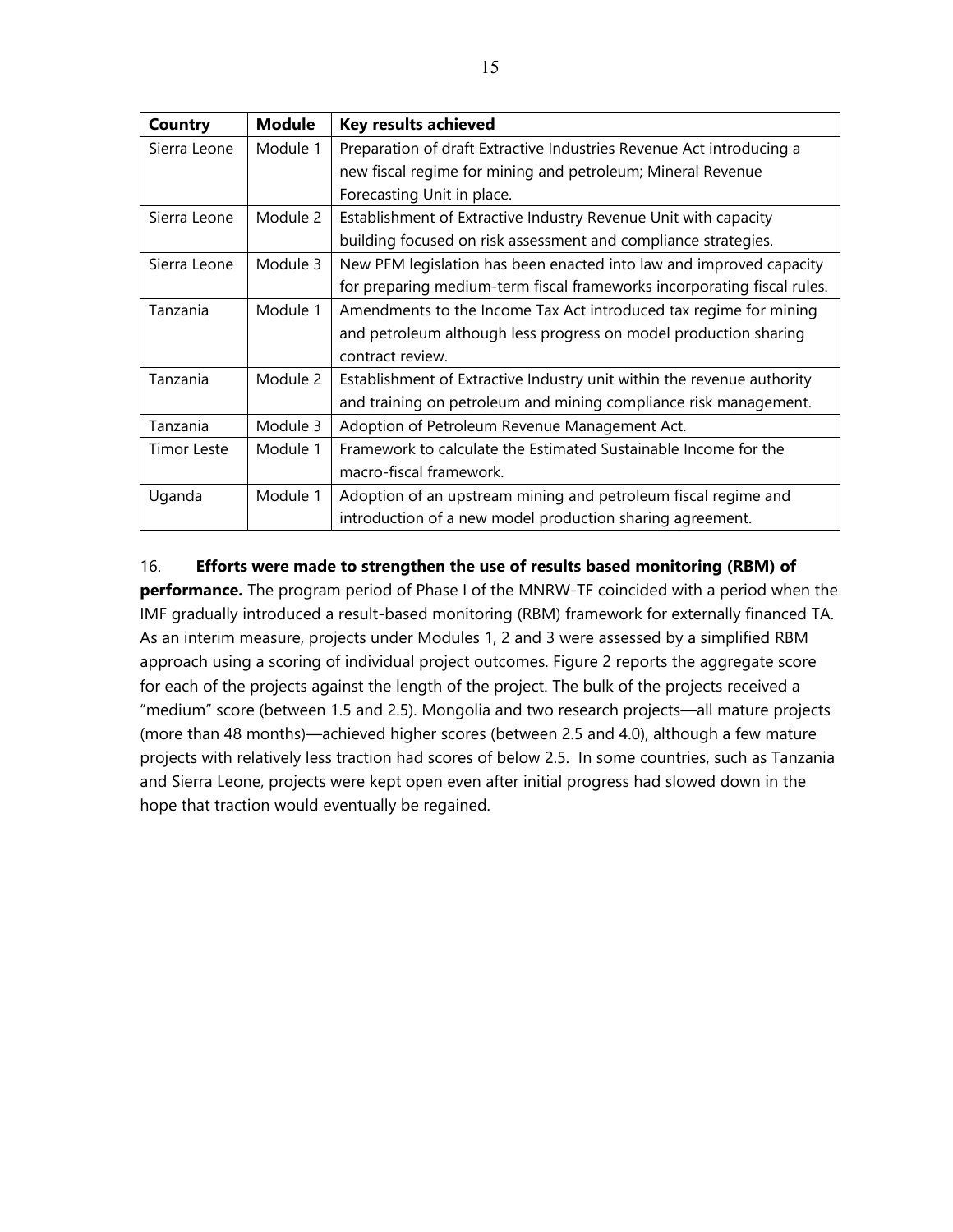

**Figure 2. MNRW-TF Phase I: Aggregate Project Score (Modules 1, 2 and 3 and Research)** 

#### **F. Fi**n**ancial Performance of the MNRW-TF Phase I**

17. **The MNRW-TF Phase I was fully financed by contributions from Australia, the European Commission, Kuwait, the Netherlands, Norway, Oman and Switzerland.** The seven donors contributed a total of \$24.5 million to the fund (Table 3). The frontloaded disbursements of funds provided a positive cash balance throughout the program period (Table 4). However, with underspending relative to the approved budget plans there are unspent funds of \$3.7 million (Table 5). The residual funds from Phase I will be rolled over to Phase II with SC members' consent. At the FY17 Annual SC meeting, it was established that the Netherlands, Norway and Switzerland were able to roll-over their pro rata share of the residual Phase I funds to Phase II (in the case of the Netherlands and Switzerland, the rollover will be additional to their Phase II funding commitment). Australia cannot roll-over and their pro rata contribution will be returned. The situation with other partners is being confirmed bilaterally.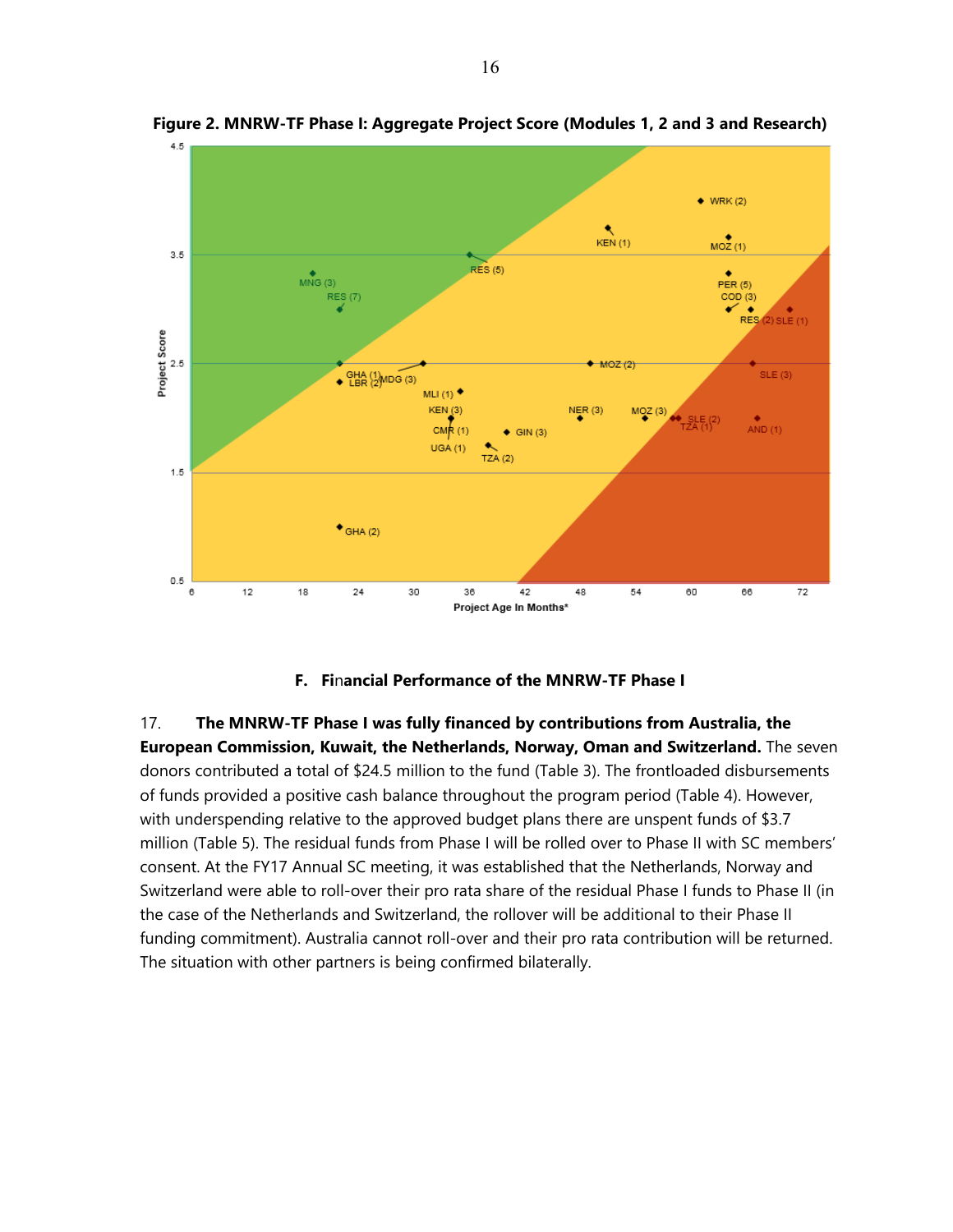|                                                                     |                                                                    |                                                                    |                                                              |                                                             | In U.S. Dollars  |                                       |  |
|---------------------------------------------------------------------|--------------------------------------------------------------------|--------------------------------------------------------------------|--------------------------------------------------------------|-------------------------------------------------------------|------------------|---------------------------------------|--|
|                                                                     | <b>Agreement</b><br><b>Signed Date</b>                             | <b>Agreement</b><br><b>Currency</b>                                |                                                              | <b>Contributions</b>                                        |                  | <b>Contribution Expected</b>          |  |
|                                                                     |                                                                    |                                                                    | <b>Agreement</b><br><b>Amount</b>                            | <b>Received</b>                                             | <b>Requested</b> | <b>Future</b><br><b>Contributions</b> |  |
| <b>Total Received</b>                                               |                                                                    |                                                                    |                                                              | 24,494,380                                                  |                  |                                       |  |
| Australia<br>European Commission<br>Kuwait<br>Netherlands<br>Norway | 06/08/2011<br>12/08/2011<br>01/27/2011<br>06/13/2012<br>12/06/2010 | <b>AUD</b><br><b>EUR</b><br><b>USD</b><br><b>USD</b><br><b>NOK</b> | 5,000,000<br>5,000,000<br>250,000<br>1,999,982<br>30,000,000 | 5,326,308<br>6,087,913<br>250,000<br>1,999,982<br>4,830,177 |                  |                                       |  |
| Oman<br>Switzerland                                                 | 06/27/2011<br>02/14/2011                                           | <b>USD</b><br><b>USD</b>                                           | 1,000,000<br>5,000,000                                       | 1,000,000<br>5,000,000                                      |                  |                                       |  |
| <b>Interest</b>                                                     |                                                                    |                                                                    |                                                              | 56,578                                                      |                  |                                       |  |
| <b>Workplan Budget</b>                                              |                                                                    |                                                                    |                                                              | 24,484,631                                                  |                  |                                       |  |
| <b>Funding Surplus</b>                                              |                                                                    |                                                                    |                                                              | 66,326                                                      |                  |                                       |  |

#### **Table 3. MNRW-TF, Phase I: Financial Contributions**

#### **Table 4. MNRW-TF, Phase I: Cash Flow Statement**

|                                    | <b>FY 2011</b> | <b>FY 2012</b> | FY 2013 | <b>FY 2014</b> | <b>FY 2015</b>           | FY 2016                  | <b>FY 2017</b>           | <b>FY 2018</b>           | <b>Total</b> |
|------------------------------------|----------------|----------------|---------|----------------|--------------------------|--------------------------|--------------------------|--------------------------|--------------|
| <b>Inflows</b>                     | 1,625          | 12,777         | 5,009   | 1,021          | 1,929                    | 377                      | 1,816                    | 18                       | 24,572       |
| Australia                          | ۰              | 5,326          | ۰       | ۰              | $\overline{\phantom{a}}$ | $\overline{\phantom{a}}$ | ٠                        | ٠                        | 5,326        |
| European Commission                |                | 4,300          | ٠       | ۰              | ٠                        | ٠                        | 1,788                    | ۰                        | 6,088        |
| Kuwait                             | 125            | 125            |         | ۰              |                          | ٠                        | $\overline{\phantom{a}}$ |                          | 250          |
| Netherlands                        |                |                | 2,000   |                |                          |                          |                          | ٠                        | 2,000        |
| Norway                             | 500            | 1,025          | 999     | 1,017          | 926                      | 363                      |                          |                          | 4,830        |
| Oman                               |                | 1,000          |         |                |                          | $\overline{\phantom{a}}$ |                          | ٠                        | 1,000        |
| Switzerland                        | 1,000          | 1,000          | 2,000   | ۰              | 1,000                    |                          |                          | $\overline{\phantom{a}}$ | 5,000        |
| Interest Earned                    | 0              | $\overline{2}$ | 10      | 4              | 3                        | 14                       | 27                       | 18                       | 78           |
| <b>Outflows</b>                    | $\mathbf 0$    | 2,147          | 3,679   | 3,672          | 3,812                    | 3,980                    | 3,386                    | 162                      | 20,839       |
| Expenses                           | $\Omega$       | 2,147          | 3,679   | 3,672          | 3,812                    | 3,980                    | 3,386                    | 162                      | 20,839       |
| of which Trust Fund Management Fee | 0              | 140            | 241     | 240            | 249                      | 260                      | 222                      | 11                       | 1,363        |
| <b>Cash Balance</b>                | 1,625          | 12,256         | 13,586  | 10,936         | 9,052                    | 5,448                    | 3,878                    | 3,733                    | 3,733        |

#### **Table 5. MNRW-TF, Phase I: Statement on Remaining Balances**

|                     |                    |                 |                              |                               | -                           |                     |
|---------------------|--------------------|-----------------|------------------------------|-------------------------------|-----------------------------|---------------------|
|                     |                    |                 | <b>Agreement Information</b> | <b>Received Contributions</b> | <b>Balance Distribution</b> |                     |
| <b>Partners</b>     | <b>Signed Date</b> | <b>Currency</b> | <b>Amount</b>                | <b>U.S. Dollars</b>           | <b>U.S. Dollars</b>         | <b>U.S. Dollars</b> |
|                     |                    |                 |                              |                               |                             |                     |
| Australia           | 08/06/2011         | <b>AUD</b>      | 5.000.000                    | 5,358,483                     | 5.326.308                   | 811,770             |
| European Commission | 08/12/2011         | <b>EUR</b>      | 5.000.000                    | 6.706.009                     | 6.087.916                   | 927.845             |
| Kuwait              | 27/01/2011         | USD             | 250,000                      | 250.000                       | 250,000                     | 38,102              |
| Netherlands         | 13/06/2012         | USD             | .999.982                     | 1,999,982                     | 1,999,982                   | 304,812             |
| Norway              | 06/12/2010         | <b>NOK</b>      | 30.000.000                   | 5,038,545                     | 4,830,177                   | 736,156             |
| Oman                | 27/06/2011         | USD             | 1.000.000                    | 1.000.000                     | 1.000.000                   | 152,408             |
| Switzerland         | 14/02/2011         | USD             | 5.000.000                    | 5.000.000                     | 5.000.000                   | 762.038             |
| <b>Grand Total</b>  |                    |                 |                              | 25.353.018                    | 24.494.383                  | 3,733,130           |

#### **G. Governance Arrangements**

18. **A Steering Committee comprising representatives of the external donor partners guided the MNRW-TF work.** This Committee provided strategic guidance and contributed to setting policies and priorities, endorsed annual work plans, and monitored program performance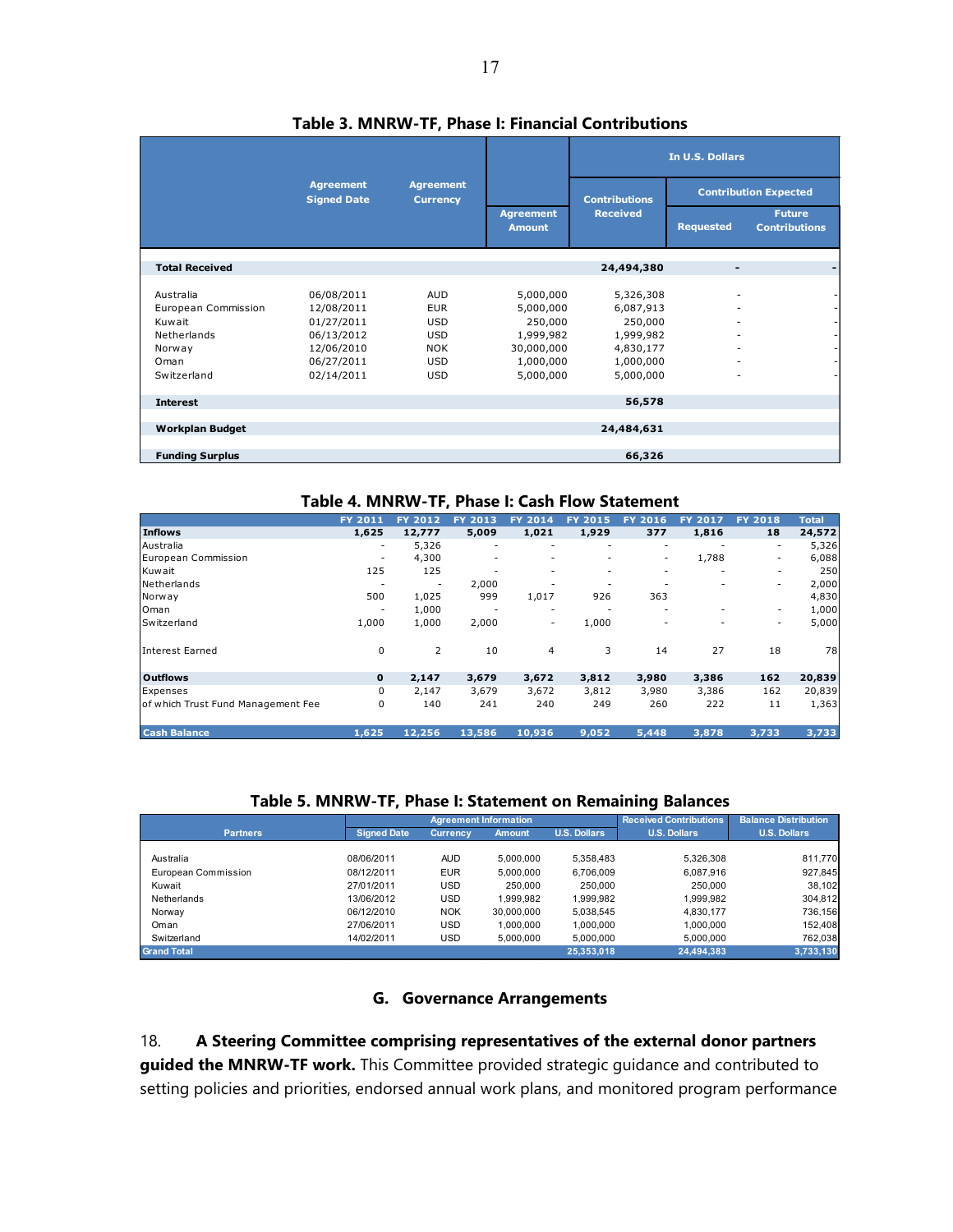and achievements. In all instances, technical assistance needs and work plans were identified and prioritized in discussions between beneficiary countries and the IMF.

19. **The Steering Committee model generally worked well**. Emphasis was on providing high level guidance and oversight while operational responsibility for the delivery of the program rested with IMF staff. At the project level, there was coordination and collaboration with donor countries that had their own bilateral capacity building in related areas to ensure that these activities were complementary.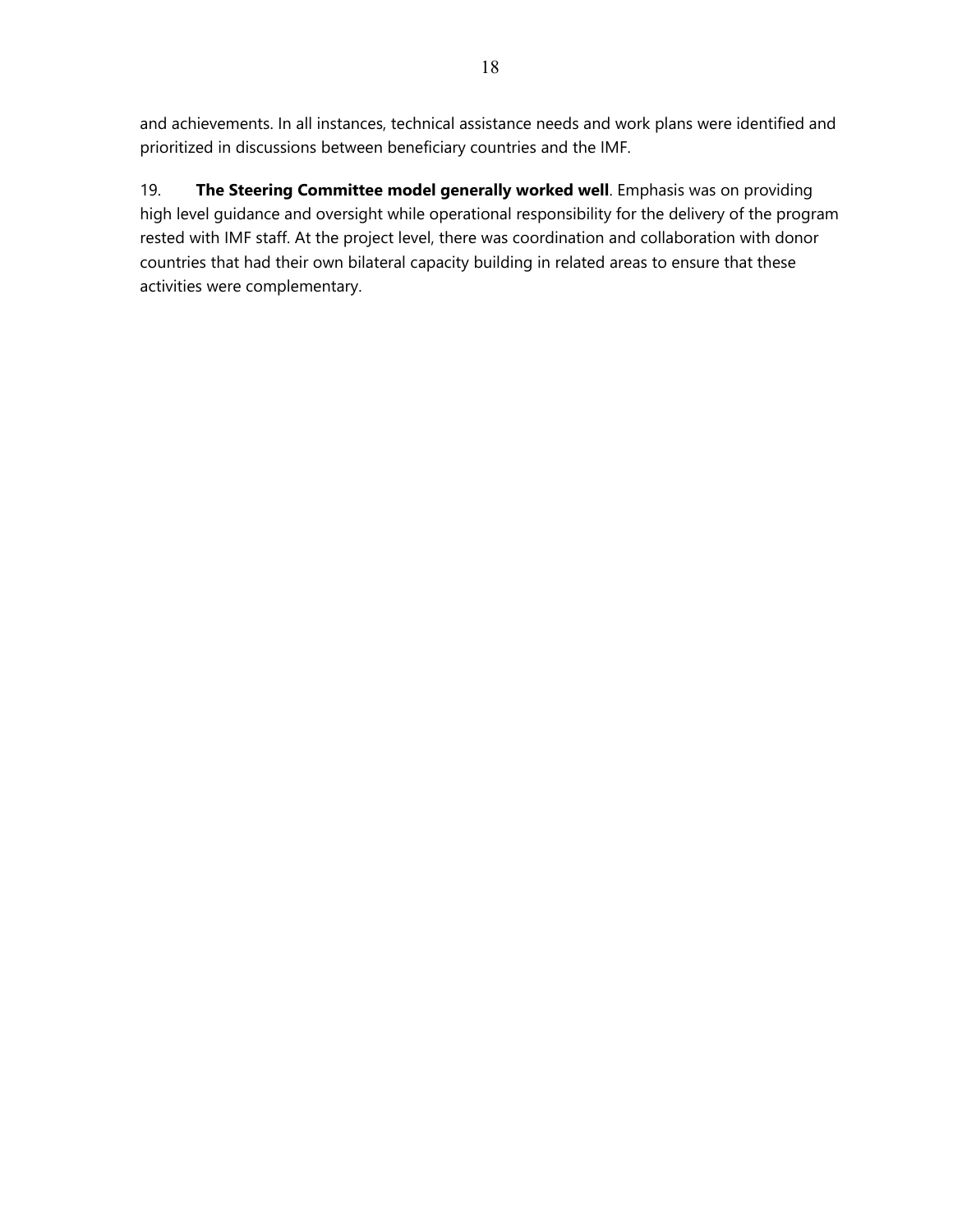#### **III. MID-TERM EXTERNAL EVALUATION**

20. **An independent evaluation of the program period from 2011-2014 was undertaken by DevTech Systems in 2015.** The evaluation found that the overall performance of the projects had been solid and relatively even across evaluation criteria. The overall average rating of the projects during the evaluation period was Good (on a scale of Excellent, Very Good, Good, Modest and Poor), with more than a third of the projects rated Very Good, including three projects rated close to Excellent, and over 50 percent of the projects rated Good.

21. **The evaluation pointed to several factors that contributed to the implementation of successful TA projects.** These include pre-project proposal mission or extensive discussions with the authorities to design the TA; focused, realistic and well-defined objectives and outcomes in line with existing capacity and potential capacity building; joint preparation of action plans and project sequencing with timelines and milestones; continuity of engagement, including through the intensive use of STXs; and strong emphasis on, and TA resources devoted to, capacity building and hands-on training.

22. **The evaluation found that the research and workshop components delivered some important products that contributed to the dissemination of findings related to policies and practical guidance on resource management relevant to MNRW-TF eligible countries.** However, the evaluation also noted that in some cases, a greater focus on the issues faced by low income and lower middle income resource-rich countries would have enhanced the relevance of the projects to beneficiary countries and the thematic fund's work.

23. **The independent evaluation identified areas to improve systems and processes, which would contribute to accelerate the pace of implementation of the projects, and increase the effectiveness and efficiency of TA delivery under the fund** (see Table 6). This would further enhance the MNRW-TF's contribution to help countries maximize the benefits from their natural resources. All the recommendations are strategic on different aspects of the thematic fund, and many recommendations are complementary.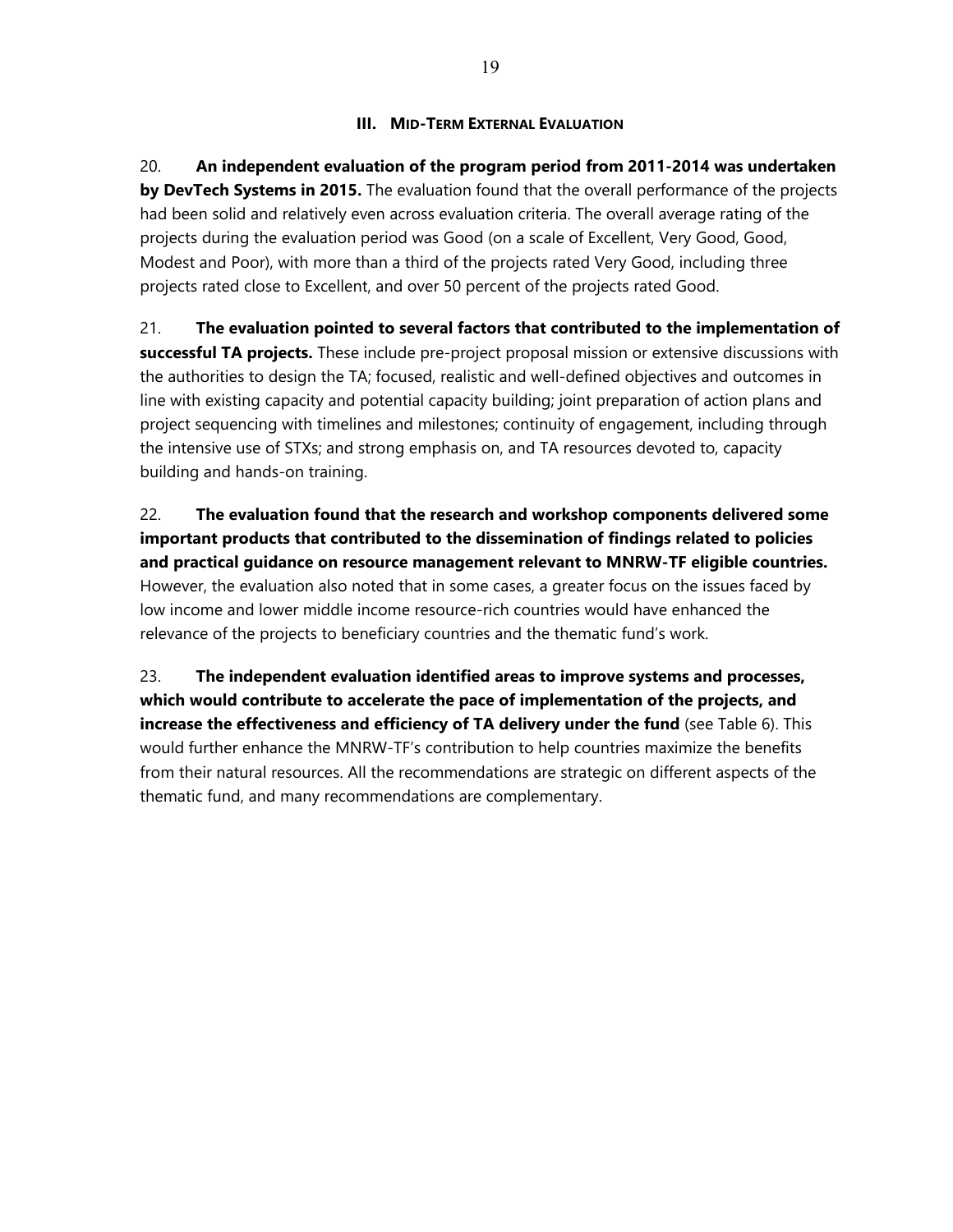| <b>Key Recommendations</b>                                            | Follow-up for MNRW-TF Phase II                                                 |
|-----------------------------------------------------------------------|--------------------------------------------------------------------------------|
| 1. Appoint a full time supra-manager in FAD financed by the TF to     | Program secretariat functions continue to be carried out jointly by ICD and    |
| enhance standardization, the RBM system, technical aspects of the     | FAD, but additional capacity has been added to FAD to manage the               |
| projects, and distill lessons across projects.                        | MNRW-TF, exploiting synergies with the RMTF.                                   |
| 2. Consider providing TA support on MCM and STA modules               | Modules 4 and 5 remain in MNRW Phase II but with revised functional            |
| under non-TF IMF TA.                                                  | focus in Module 4.                                                             |
| 3. Improve synergies and coordination among FAD modules and           | Efforts are made to integrate policy and legislative aspects of the projects,  |
| with LEG.                                                             | including LEG expert participation in project activities.                      |
| 4. Improve project budgeting to reduce the over costing of            | Project budgeting has been standardized, and while this has not indicated      |
| projects.                                                             | systemic problems with overbudgeting of projects, it is an issue that will     |
|                                                                       | continue to be monitored closely.                                              |
| 5. Proposal to deal with inactive projects (move inactive projects to | It is proposed that at the end of each fiscal year, the project portfolio will |
| reserve list and transfer unused budget funds back to the fund;       | be reviewed, unspent resources under each project for the year will be         |
| terminate projects that were never launched within one year and       | released back to the resource pool for reallocation, including to new          |
| of projects on the reserve list after one year).                      | projects. In addition, projects lacking traction will be terminated or cut     |
|                                                                       | back.                                                                          |
| 6. Strengthen project design, planning and TA delivery through        | Inclusion of a small project line for scoping missions has been helpful to     |
| scoping missions, more focused and realistic objectives, outcomes     | strengthen the project formulation, especially in countries where there        |
| and time frames, defining milestones and preparing road maps,         | were no previous project activities. A new standardized project proposal       |
| more in-depth risk analysis, delivering more hands-on TA, and         | template now includes RBM objectives, outcomes, milestones and a risk          |
| aiming at continuity of engagement and capacity building.             | matrix.                                                                        |
| 7. Increase participation of RTACs and regional advisors.             | RTAC advisor participation is done on a case-by-case basis.                    |
| 8. Enhance the use of research projects and workshops to achieve      | Regional workshops are used as an integrated part of the TA delivery. This     |
| TTF objectives.                                                       | will be reinforced by online training on macroeconomic management of           |
|                                                                       | natural resources.                                                             |
| 9. Enhance the RBM as a monitoring tool by disaggregating             | All projects have now migrated to a new RBM-based system, CD-PORT,             |
| outcomes and objectives in the log frame used in the top-bottom       | allowing aggregation and monitoring of bottom-up outcomes, objectives,         |
| approach and using one set of scores for the bottom-up approach.      | and milestones.                                                                |
| 10. Measures to enhance the efficiency of reporting to the SC.        | Reporting has been standardized between the MNRW-TF and RMTF                   |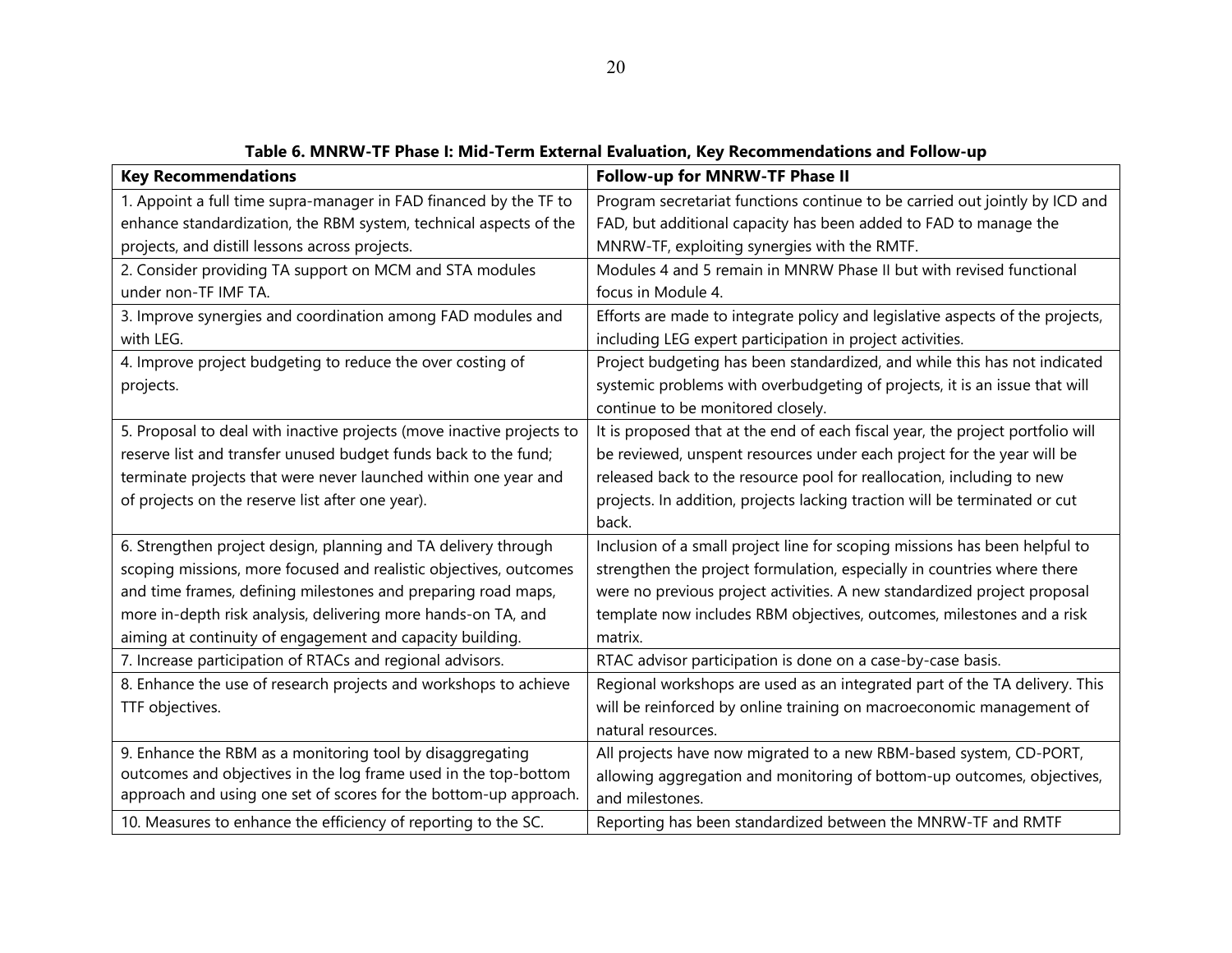### **IV. LESSONS LEARNT**

24. **There are cross-cutting lessons from the MNRW-TF Phase I implementation that could beneficially guide the management of Phase II of the thematic fund**.

# 25. **Develop more effective ways to deliver policy advice and capacity building while enhancing synergies between the MNRW modules**:

- Use scoping missions selectively to strengthen project design, this is particularly important for new beneficiary countries with no previous MNRW TA project.
- Transition from top-down RBM to standardized bottom-up RBM with outcomes, objectives, verifiable indicators drawn from a standardized library and milestones that can still be monitored and tracked at the aggregate level.
- Strengthen linkages through the program modules. One example is to use FARI modeling as a bridging tool. For example, model based revenue forecasting could provide the input for rules-based fiscal frameworks; or there could be integrated projects between the fiscal regime and revenue administration modules using FARI modeling for revenue risk assessments.
- Use regional conferences as fora that foster peer-learning between government officials guided by experts.
- More proactively and strategically publicize and disseminate analytical work including through training and other capacity building efforts.
- Integrate more consistently capacity building with policy advice. This is particularly pertinent in the case of countries with successor projects from Phase I. Where basic reform changes have been implemented, there can be an increased focus on building capacity by integrating training and workshops into missions that are providing policy advice.
- Explore ways to more effectively provide training and capacity building at the countrylevel including addressing the need to sustain capacity, ensure consistency in participation of counterparts, ensure basic foundation skills, address retention challenge, and foster collaboration between government agencies.
- Coordinate revenue reforms and technical assistance strategies supported under the MNRW with other TA provided, including under the RMTF.

# 26. **Adapt and evolve the engagement with beneficiary countries as the MNRW-TF moves into Phase II**: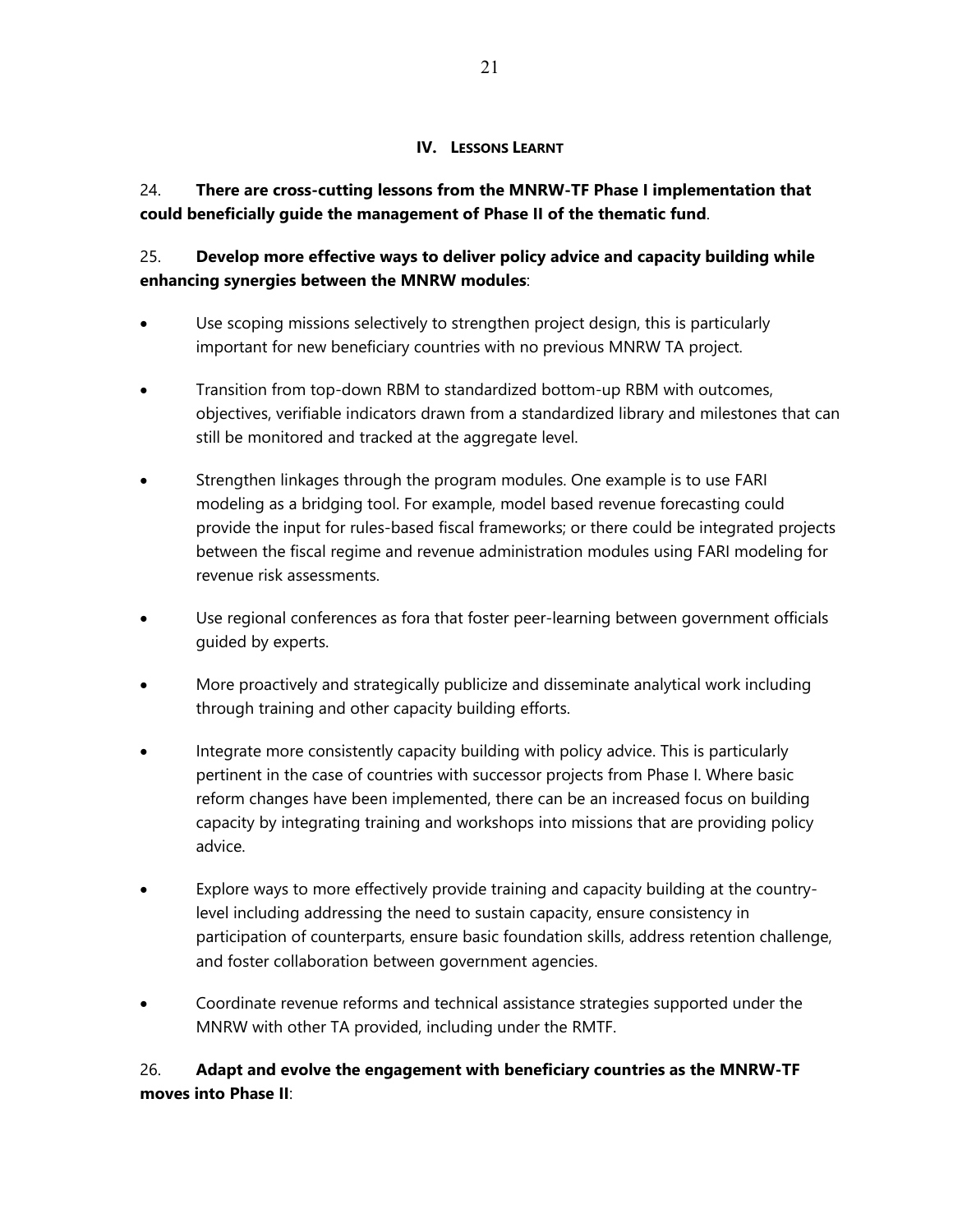- Where there are remaining capacity needs, continue to work with countries that had projects in the Phase 1, but with a deepening of the engagement into more targeted areas.
- Broaden the country coverage of the MNRW TF by exploring interest from countries that are eligible for support under the MNRW but did not have a project in Phase 1.
- Ensure that MNRW projects remain clearly focused on natural resource management while refraining from widening the scope too broadly towards more general issues.
- For countries that do not yet have production of minerals or petroleum, apply a more strategic allocation of TA resources. For example, with prospective development of resources, sequence support by ensuring an appropriate fiscal regime is in place first followed by capacity building for revenue administration and then a framework for managing the revenue flow (PFM, macro-fiscal).

27. **To avoid a repeat of the build-up in committed funds coinciding with underexecution, there is a strong case for more flexibility in project resource allocation.** Two changes will be proposed to the MNRW Steering Committee to address this; it should be noted that the proposed changes are identical to the procedural changes that were endorsed by the RMTF Steering Committee in December 2016:

- At the end of each fiscal year, IMF staff will review the project portfolio and transfer unspent resources under each project for the year back to the unallocated thematic fund pool. In addition, projects lacking traction for more than one year will be terminated or scaled back. The addition to uncommitted funds can then be tapped into by new projects or extension of existing projects, including if traction is regained under existing projects. The new projects or extension of existing projects will be subject to Steering Committee approval.
- Provide more flexibility to adjust project budgets by increasing the ceiling allowing increases in project spending of up to 25 percent (from 10 percent currently) without requiring prior Steering Committee approval.

# **28. Explore innovative ways to deepen collaboration with other TA providers working in related areas:**

- Leverage MNRW resources by seeking opportunities to collaborate more closely with other development agencies with specialist experience and programs supporting improved management of natural resources (for example, Norad Oil for Development).
- Ensure visibility of donors supporting the MNRW including by highlighting the funding source on TA reports and briefing donors in countries with TA activities.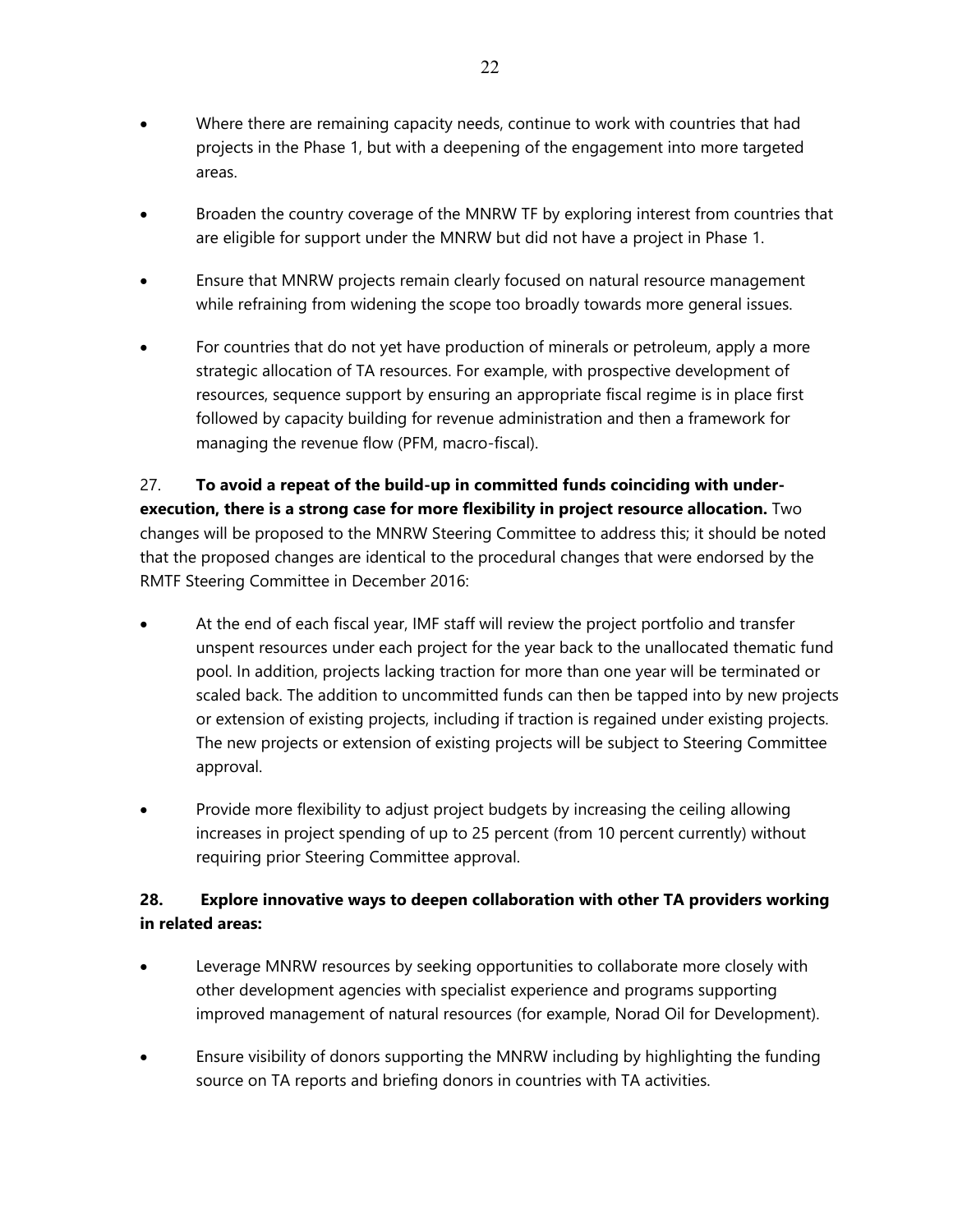# **Appendix 1: MNRW-TF Phase I Strategic Log Frame**

| Managing Natural Resources Wealth Trust Fund Strategic Log Frame                                                                                                                                                                                                                                                                      |                                                                                                                                                                                                                                                                                                  |                                                                                                                                                                                                                                                                                                                                                   |                                                                                                                                                                                                                                                                                                                                                              |                                                                                                                                                                                                                                                                                                         |                                                                                                                                                                               |  |  |  |  |  |
|---------------------------------------------------------------------------------------------------------------------------------------------------------------------------------------------------------------------------------------------------------------------------------------------------------------------------------------|--------------------------------------------------------------------------------------------------------------------------------------------------------------------------------------------------------------------------------------------------------------------------------------------------|---------------------------------------------------------------------------------------------------------------------------------------------------------------------------------------------------------------------------------------------------------------------------------------------------------------------------------------------------|--------------------------------------------------------------------------------------------------------------------------------------------------------------------------------------------------------------------------------------------------------------------------------------------------------------------------------------------------------------|---------------------------------------------------------------------------------------------------------------------------------------------------------------------------------------------------------------------------------------------------------------------------------------------------------|-------------------------------------------------------------------------------------------------------------------------------------------------------------------------------|--|--|--|--|--|
| <b>Strategic Objective</b><br>Assist low and lower-middle income countries to derive maximum benefit from their oil, gas and mineral resources                                                                                                                                                                                        |                                                                                                                                                                                                                                                                                                  |                                                                                                                                                                                                                                                                                                                                                   |                                                                                                                                                                                                                                                                                                                                                              |                                                                                                                                                                                                                                                                                                         |                                                                                                                                                                               |  |  |  |  |  |
| <b>Objectives</b>                                                                                                                                                                                                                                                                                                                     | <b>Verifiable Indicators</b>                                                                                                                                                                                                                                                                     | <b>Baseline</b><br><b>Indicators</b>                                                                                                                                                                                                                                                                                                              | <b>Progress on Indicators</b>                                                                                                                                                                                                                                                                                                                                | <b>Means of Verification</b>                                                                                                                                                                                                                                                                            | Risks/<br><b>Mitigating Actions</b>                                                                                                                                           |  |  |  |  |  |
| 1. Extractive<br>Industry (EI)<br>fiscal regimes in<br>participating<br>countries that<br>improve<br>revenue flows<br>to host<br>governments<br>over project<br>life-cycles, while<br>providing<br>predictability<br>and stability to<br>El companies,<br>and preserving<br>attractive<br>returns to<br>investment and<br>production. | In a substantial<br>portion of<br>participating<br>countries:<br>Adoption of new or<br>amended El fiscal<br>regimes that<br>improve host<br>government<br>revenues, either<br>through tax law,<br><b>Production Sharing</b><br>Contracts (PSCs),<br>investment<br>agreements, or<br>other means. | To varying<br>degrees, TF<br>countries currently<br>have El fiscal<br>regimes that do<br>not maximize<br>government<br>revenue consistent<br>with providing<br>adequate financial<br>incentives for El<br>investors, lack<br>transparency in<br>their fiscal regimes,<br>and/or do not<br>have adequate<br>capacity to address<br>these problems. | More than two thirds<br>(23 out of 33) of the<br>targeted module<br>outcomes have already<br>been fully achieved or<br>largely achieved. In<br>addition, one-third (10<br>out of 33) of the<br>targeted country-<br>module outcomes have<br>been partially achieved<br>and out of which 5<br>projects have been<br>proposed to be rolled to<br>MNRW phase 2. | Assessed by<br>aggregating annual<br>assessment<br>undertaken by<br>relevant project<br>managers of<br>progress toward<br>project objectives in<br>module 1 of each<br>country (El Fiscal<br>Regimes, Licensing<br>and Contracting).<br>Assessed with any<br>external information<br>sources available. | Reduced<br>government<br>commitment to<br>reform.<br>Lack of resources for<br>government<br>ministries.<br>Resistance from<br>vested interests,<br>including El<br>companies. |  |  |  |  |  |
| 2. Efficient<br>collection of El<br>revenues due to                                                                                                                                                                                                                                                                                   | In a substantial<br>portion of                                                                                                                                                                                                                                                                   | To varying<br>degrees, TF<br>countries currently                                                                                                                                                                                                                                                                                                  | Over one quarter (8 out<br>of 28) of the targeted<br>country-module                                                                                                                                                                                                                                                                                          | Assessed by<br>aggregating annual<br>assessment                                                                                                                                                                                                                                                         |                                                                                                                                                                               |  |  |  |  |  |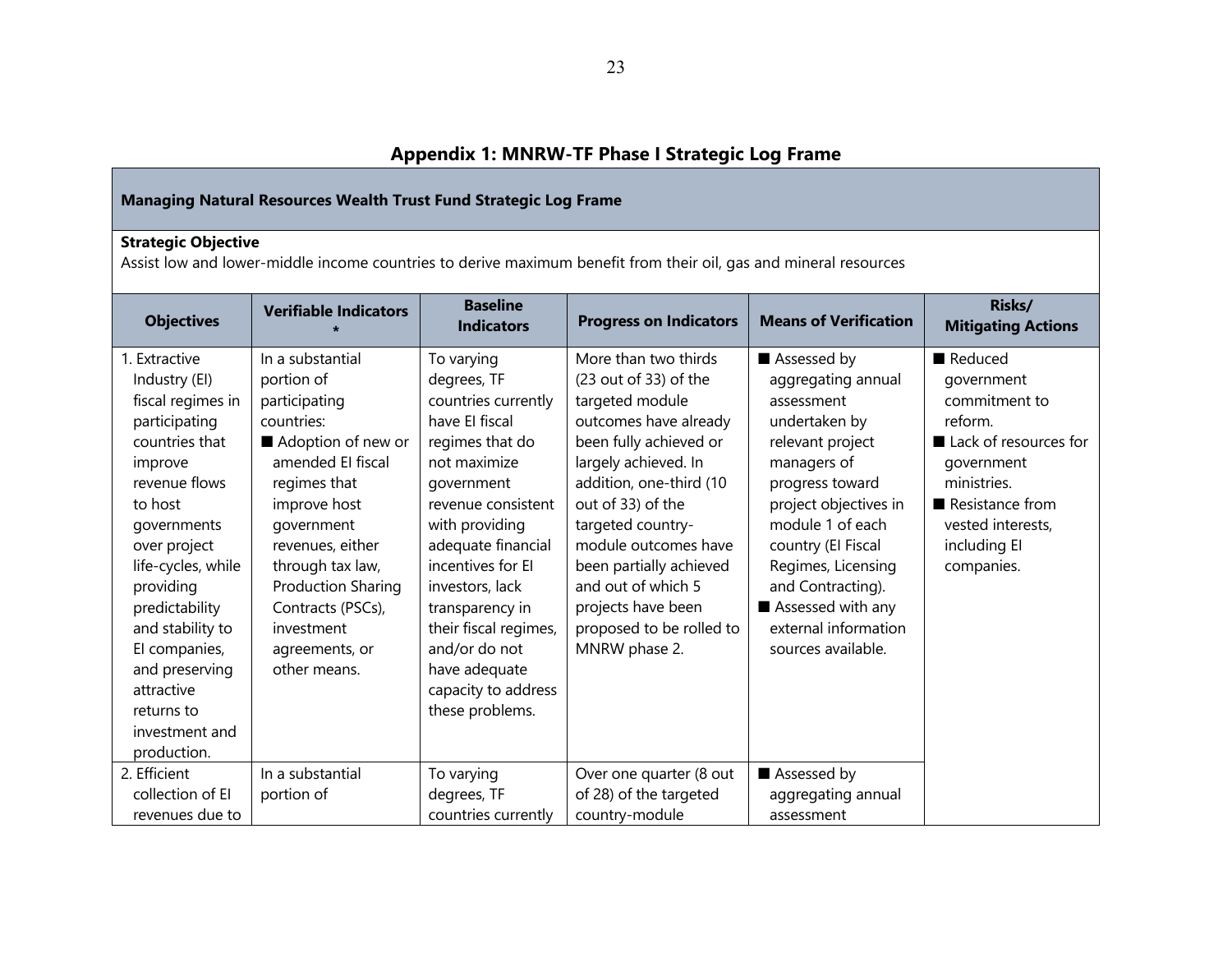| host<br>governments of<br>participating<br>countries under<br>existing El fiscal<br>regimes,<br>whether by law<br>or contracts.                                                                                                             | participating<br>countries:<br>Development of El<br>revenue<br>administration in<br>line with<br>international<br>standards, including<br>an efficient Large<br>Taxpayer Office<br>(LTO)<br>Development of<br>audit capability<br>related to El<br>Improvements in<br>ratio of taxes<br>collected to taxes<br>due related to El. | have inadequate<br>information<br>systems, collection<br>procedures, audit<br>procedures,<br>taxpayer services,<br>and/or do not<br>have adequate<br>capacity to address<br>these problems.                                                         | outcomes have already<br>been fully achieved or<br>largely achieved. In<br>addition, over one-half<br>(17 out of 28) of the<br>targeted country-<br>module outcomes have<br>been partially achieved,<br>out of which 2 projects<br>are being proposed for<br>roll over and other still<br>being discussed with<br>recipient countries. | undertaken by<br>relevant project<br>managers of project<br>objectives in module<br>2 of each country (El<br>Revenue<br>Administration).<br>Assessed with any<br>external information<br>sources available.                                                                                                    |  |
|---------------------------------------------------------------------------------------------------------------------------------------------------------------------------------------------------------------------------------------------|----------------------------------------------------------------------------------------------------------------------------------------------------------------------------------------------------------------------------------------------------------------------------------------------------------------------------------|-----------------------------------------------------------------------------------------------------------------------------------------------------------------------------------------------------------------------------------------------------|----------------------------------------------------------------------------------------------------------------------------------------------------------------------------------------------------------------------------------------------------------------------------------------------------------------------------------------|----------------------------------------------------------------------------------------------------------------------------------------------------------------------------------------------------------------------------------------------------------------------------------------------------------------|--|
| 3. Development<br>of effective<br><b>Public Financial</b><br>Management<br>(PFM) systems<br>in participating<br>countries for<br>handling host<br>governments' El<br>revenues and<br>the<br>expenditures<br>arising from<br>those revenues. | In a substantial<br>portion of<br>participating<br>countries:<br>Management of El<br>revenue is<br>accomplished<br>through medium-<br>term fiscal<br>frameworks in line<br>with international<br>best practice.<br>Annual budget<br>processes specifies<br>important PFM                                                         | To varying<br>degrees, TF<br>countries currently<br>have inadequate<br>macro-fiscal<br>frameworks, macro<br>models, budget<br>processes, revenue<br>forecasting<br>models, and/or do<br>not have adequate<br>capacity to address<br>these problems. | About 42 percent of (11<br>out of 26) the targeted<br>country-module<br>outcomes have already<br>been largely achieved.<br>Almost another 46<br>percent (12 out of 26) of<br>the targeted country-<br>module outcomes have<br>been partially achieved.                                                                                 | Assessed by<br>aggregating annual<br>assessment<br>undertaken by<br>relevant project<br>managers of project<br>objectives in module<br>3 of each country (El<br>Macro-Fiscal, Public<br>Financial<br>Management and<br>Expenditure Policy).<br>Assessed with any<br>external information<br>sources available. |  |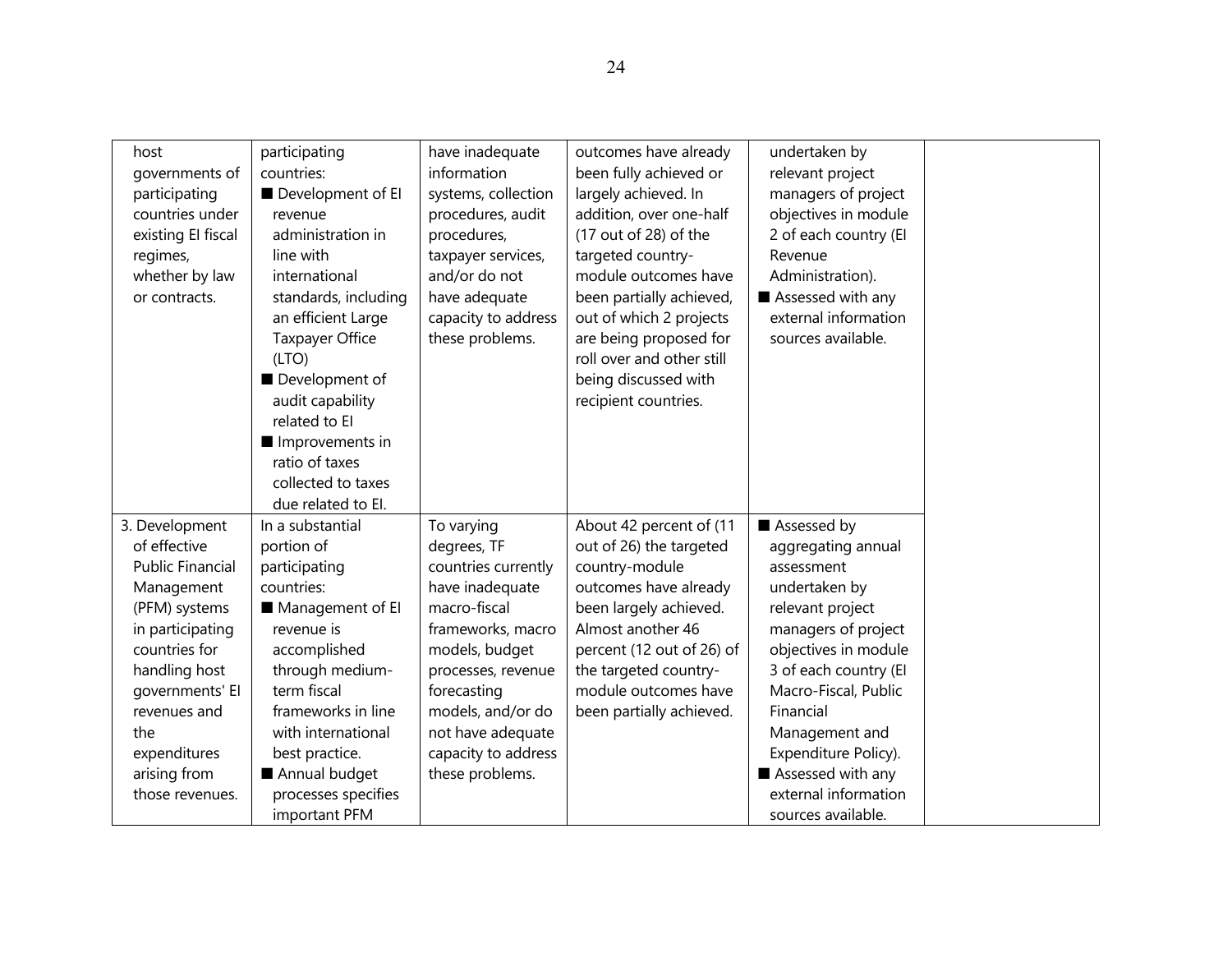|                                                                                                                                                                                                                                                                                                                                                           | parameters (such as<br>a structural surplus<br>or non-commodity<br>fiscal deficit)<br><b>Budget</b><br>classifications and<br>charts of accounts<br>incorporate specific<br>El details in line with<br>international<br>standards.                                                                                                                                                       |                                                                                                                                                                |                                                                                                                                                                                                                                                                                                                                                                                                                                                                                                                        | Publication of final<br>template and<br>guidance.                                                                                                                                                                                   |                                                                                                                                             |
|-----------------------------------------------------------------------------------------------------------------------------------------------------------------------------------------------------------------------------------------------------------------------------------------------------------------------------------------------------------|------------------------------------------------------------------------------------------------------------------------------------------------------------------------------------------------------------------------------------------------------------------------------------------------------------------------------------------------------------------------------------------|----------------------------------------------------------------------------------------------------------------------------------------------------------------|------------------------------------------------------------------------------------------------------------------------------------------------------------------------------------------------------------------------------------------------------------------------------------------------------------------------------------------------------------------------------------------------------------------------------------------------------------------------------------------------------------------------|-------------------------------------------------------------------------------------------------------------------------------------------------------------------------------------------------------------------------------------|---------------------------------------------------------------------------------------------------------------------------------------------|
| 4. Building an<br>integrated<br>approach to<br>sovereign asset-<br>liability<br>management,<br>through<br>appropriate<br>management of<br>assets and<br>liabilities; and<br>promoting<br>sound and<br>transparent<br>management of<br>sovereign assets<br>based on<br>international<br>standards.<br>Prepare a guide<br>for resource rich<br>countries on | In a substantial<br>portion of<br>participating<br>countries:<br>Development of<br>investment<br>strategies and<br>strategic asset<br>allocation taking<br>into account liability<br>management.<br>Assessment of<br>governance<br>structure and<br>institutional<br>framework.<br>■Conduct assessment<br>of Santiago<br>Principles<br>implementation and<br>propose<br>recommendations. | Generally, there is<br>a lack of<br>comprehensive<br>investment<br>strategy and<br>assessment of<br>governance<br>structure and<br>institutional<br>framework. | A handbook, entitled<br>"Sovereign Asset-<br>Liability Management:<br>Guidance for Resource<br>Rich Countries"<br>(Guidance) was<br>published in April 2014.<br>The Guidance was used<br>in providing advice to<br>Timor-Leste and<br>Mongolia on the<br>management of their<br>respective sovereign<br>balance sheets. In<br>particular, it was used in<br>assessing and outlining<br>options with regard to<br>asset allocation strategy,<br>governance structure<br>and Santiago Principles<br>implementation.<br>ш | Assessed by<br>aggregating annual<br>assessment of project<br>objectives in each<br>country module 4<br>(Natural Resource<br>Asset and Liability<br>Management).<br>Assessed with any<br>external information<br>sources available. | MCM will not<br>undertake any further<br>SWF TA work or<br>outreach activities<br>following its decision<br>to disengage from this<br>area. |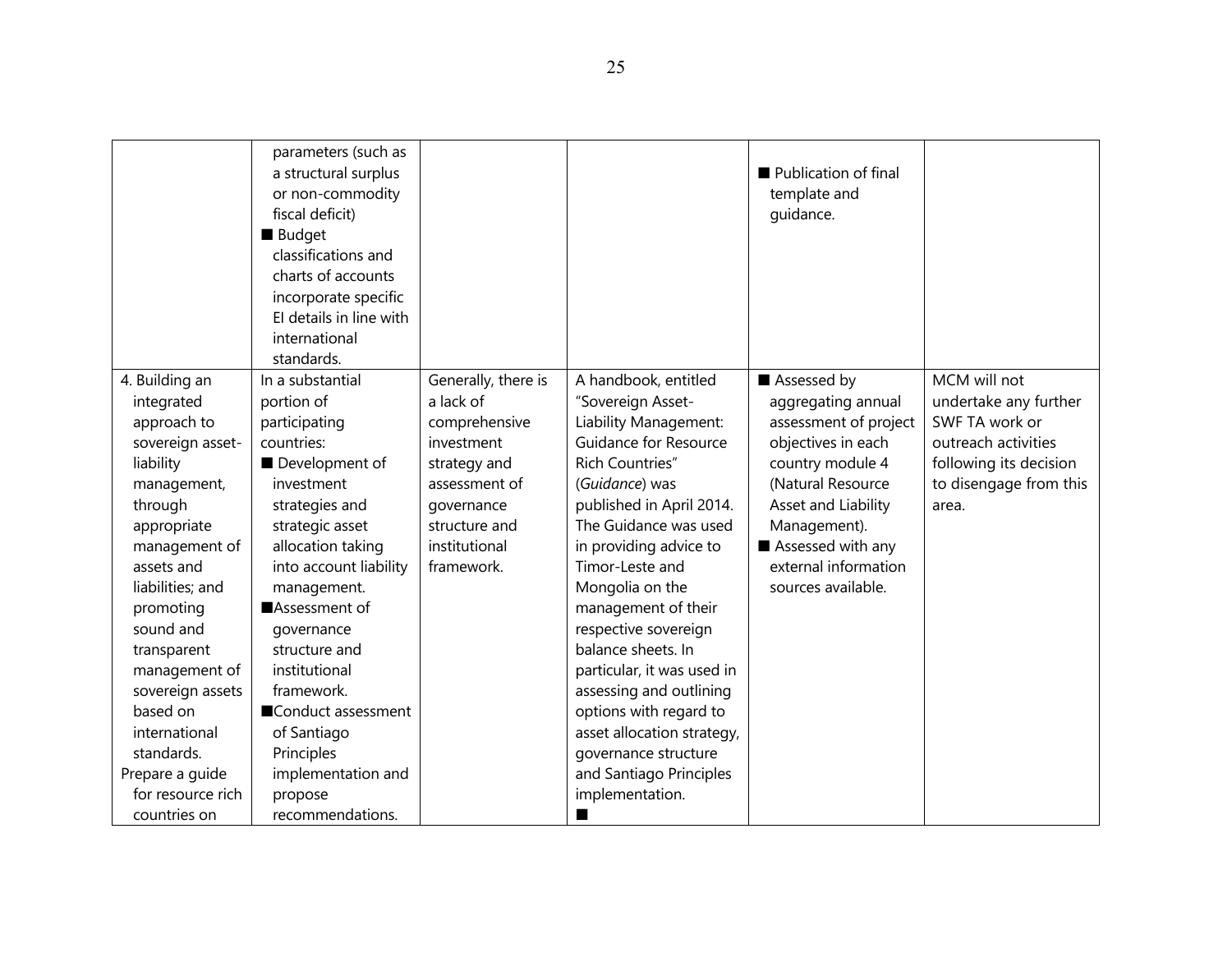| sovereign asset-<br>liability<br>management<br>issues                                                                                                                                                                                                                                                                                                   |                                                                                                                                                                                                                                      |                                                                                                                                                                                                      |                                                                                                                                                                                                                                                                                                                                                                                                                                                                                                                                                                                                                                                                         |                                                                                                                                                                                                                                                                                                                                  |                                                                                                                                                                                                                                                                                                                                                                                                                               |
|---------------------------------------------------------------------------------------------------------------------------------------------------------------------------------------------------------------------------------------------------------------------------------------------------------------------------------------------------------|--------------------------------------------------------------------------------------------------------------------------------------------------------------------------------------------------------------------------------------|------------------------------------------------------------------------------------------------------------------------------------------------------------------------------------------------------|-------------------------------------------------------------------------------------------------------------------------------------------------------------------------------------------------------------------------------------------------------------------------------------------------------------------------------------------------------------------------------------------------------------------------------------------------------------------------------------------------------------------------------------------------------------------------------------------------------------------------------------------------------------------------|----------------------------------------------------------------------------------------------------------------------------------------------------------------------------------------------------------------------------------------------------------------------------------------------------------------------------------|-------------------------------------------------------------------------------------------------------------------------------------------------------------------------------------------------------------------------------------------------------------------------------------------------------------------------------------------------------------------------------------------------------------------------------|
| 5. Development<br>and<br>maintenance of<br>improved<br>national<br>statistics on<br>natural resource<br>activities in<br>participating<br>countries, with<br>respect to both<br>government<br>finance and<br>national<br>account<br>statistics.<br>Develop a<br>compilation<br>guide for<br>macro-<br>economic<br>statistics on<br>natural<br>resources | In a substantial<br>portion of<br>participating<br>countries:<br>Preparation and<br>publication of<br>disaggregated<br>national accounts<br>and government<br>finance statistics<br>identifying natural<br>resource<br>transactions. | Overall coverage<br>of the mining<br>sector for value<br>added estimation<br>is not<br>comprehensive<br>and data for<br>compilation of<br>value added from<br>mining activity is of<br>poor quality. | Sierra Leone. A MOU<br>between National<br>Mineral Agency and<br><b>Statistics Sierra Leone</b><br>was drafted to ensure<br>data availability.<br>Estimates of exports<br>were improved, and<br>more enterprises were<br>captured in extractive<br>industry estimates.<br><b>Experimental estimates</b><br>reveal the share of the<br>iron ore industry's<br>output to GDP is<br>understated by more<br>than 5 percentage<br>points.<br>Mozambique Updated<br>data suggest GDP could<br>be underestimated by<br>as much as 10 percent.<br>The finance minister<br>has requested the<br>revisions to be<br>implemented when<br>national accounts are<br>rebased to 2017. | Assessed by<br>aggregating annual<br>assessment of project<br>objectives in each<br>country module 5<br>(Statistics for<br><b>Managing Natural</b><br>Resources).<br>Assessed with any<br>external information<br>sources available.<br>Template successfully<br>applied to four<br>countries, and pilot<br>data sets collected. | Weak collaboration<br>with data providers.<br>Lack of capacity and<br>resources for<br>statistics.<br>Failure of policy<br>makers to use the<br>template tables for<br>decision making.<br>Collaboration with<br>EITI and other<br>stakeholders to foster<br>sustainable results.<br>Advertise within the<br>Fund and with external<br>stakeholders to raise<br>the profile and<br>demand for these data<br>for surveillance. |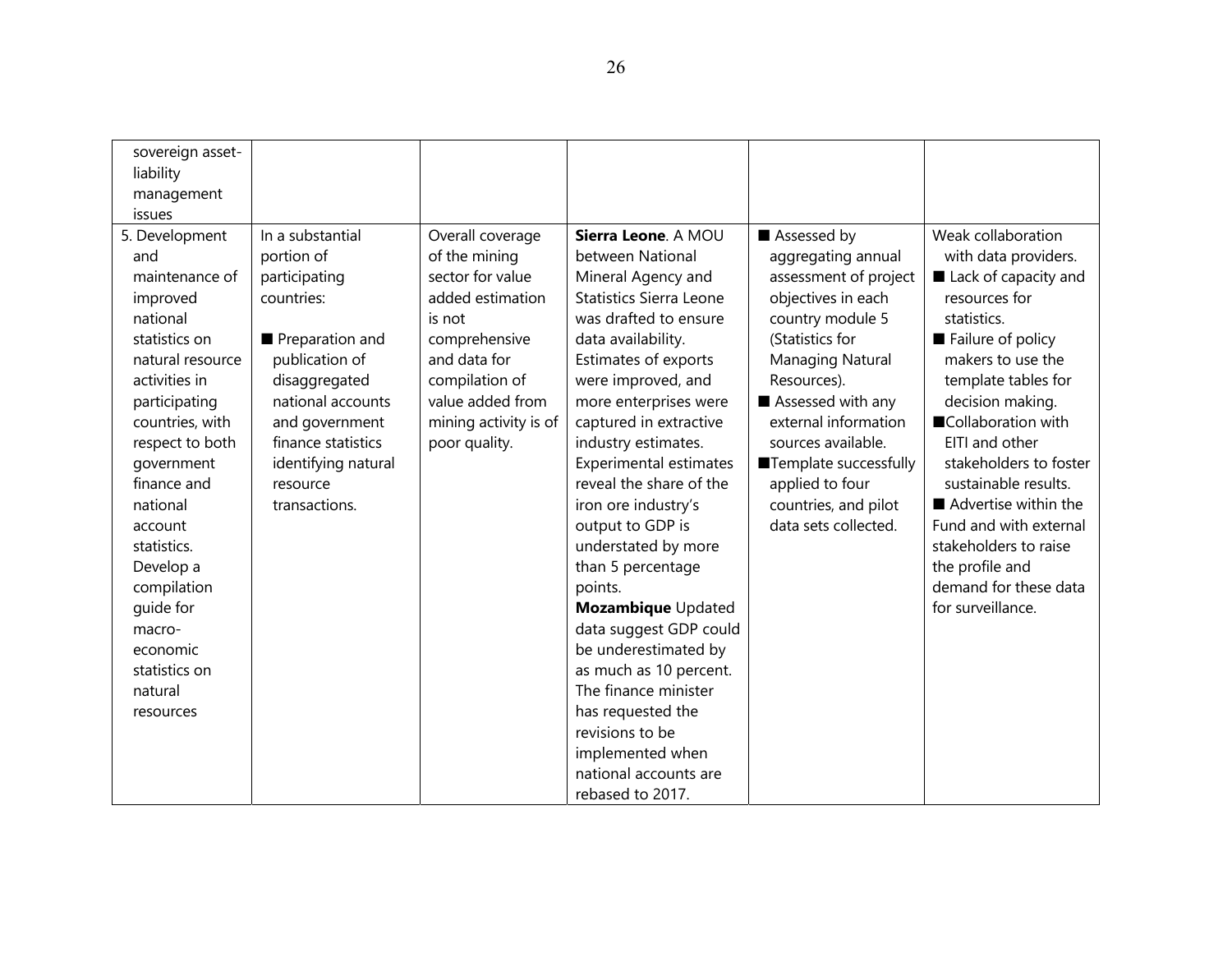| <b>Compilation Guide. Six</b> |
|-------------------------------|
| template tables have          |
| been developed by IMF         |
| staff and publicly            |
| posted with feedback          |
| sought from                   |
| stakeholders. The share       |
| of value added has            |
| been compiled for             |
| seven countries,              |
| including Chile (15.8%)       |
| and Zambia (13.6%), to        |
| illustrate the                |
| significance of natural       |
| resources to their            |
| economy.                      |
| Draft template and            |
| guidance standards for        |
| natural resource              |
| revenue statistics            |
| officially adopted by the     |
| EITI in its summary data      |
| template in February          |
| 2015. IMF pilot studies       |
| underway.                     |

Portfolio Indicators (no outcomes)\*\*

**Percentage of endorsed work plan budget expended is greater than 84.5 percent (as at April 2017).** 

■ 93 percent of country modules rated as "on track" in annual/mid-year SC reports (excluding projects not started). \*\*\*

■ 48 percent of outcomes achieved.

■ 45 percent of outcomes largely or partially achieved.

\*Verifiable indicators are set for a multi-year period, but can be tracked annually, or assessed as part of the evaluation process.

\*\*Percentages to be set in discussion with the SC.

\*\*\*"On track" judged when activities are implemented as planned and outputs are achieved as planned.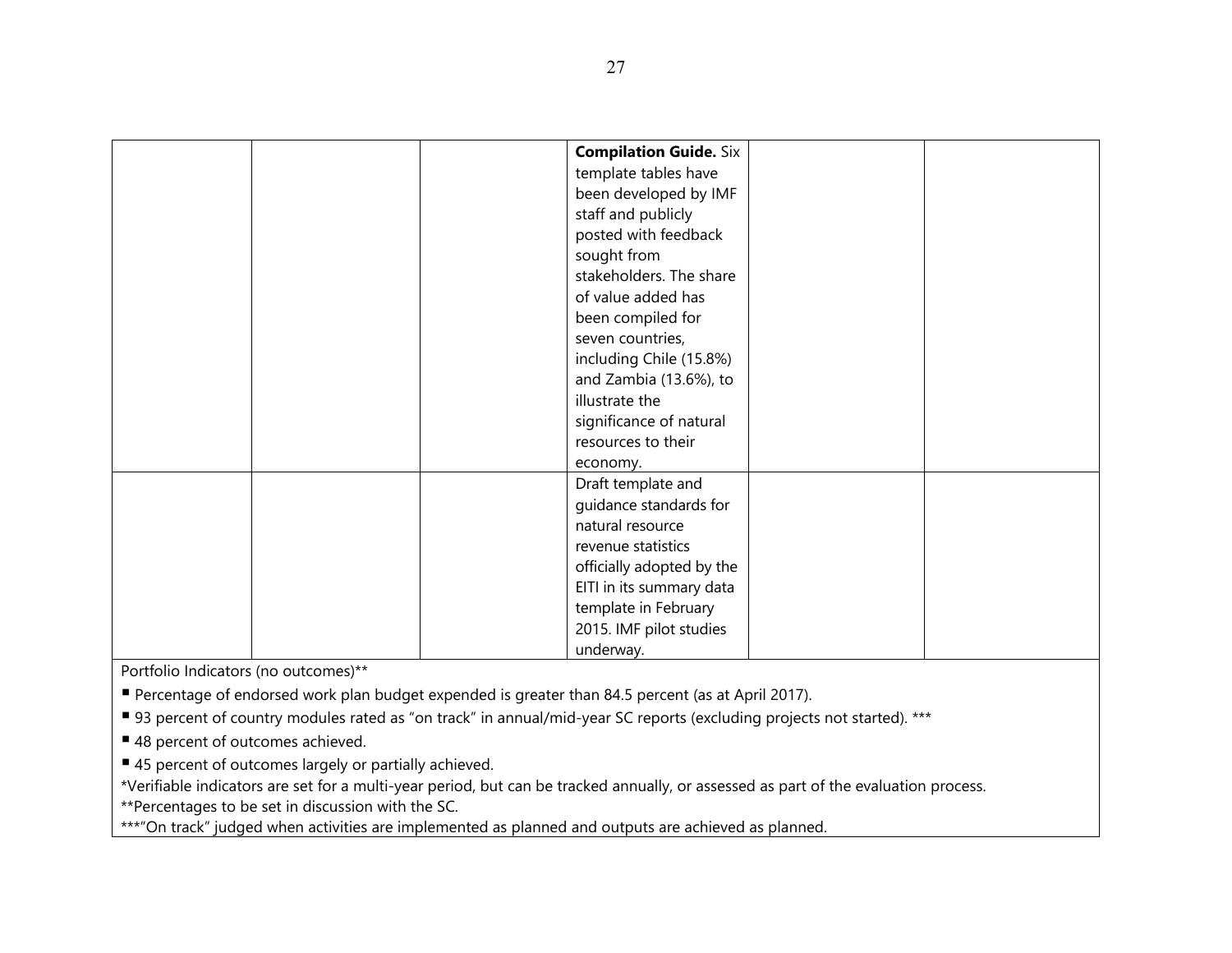# **Appendix 2: MNRW-TF Phase I – Summary of Country Projects**

29. **Cameroon (Module 1):** The project aimed at supporting the design and implementation of reforms to the mining and petroleum fiscal regime, and building capacity to use analytical tools for fiscal regime analysis and revenue forecasting. A new Mining Code was adopted by Parliament at the end of the project, although progress on drafting a new Petroleum Code was slower. A challenge encountered related to the fragmentation of responsibilities among stakeholders; progress on establishing an inter-agency group was slow.

30. **Congo, D.R. (Modules 1, 2, 3):** The Module 1 project aimed at strengthening the fiscal regime for mining, building capacity for policy design and analysis; and assisting in macro-fiscal management through improved revenue forecasting. A draft Mining Code was submitted to Parliament but was eventually suspended. A mining modeling framework was applied to 15 mines. The Module 2 project sought to to support the streamlining of the natural resource revenue administration, which was fragmented across several institutions. Progress was mixed with no decision made on transferring revenue collection responsibilities to the tax authority. The project under Module 3 focused on improving medium-term budgeting and strengthening macro-fiscal functions. Despite improvements in revenue forecasting methods, budget credibility remains weak which required heavy reliance on cash management tools, which limited progress on improving the macro-fiscal functions.

31. **Ghana (Modules 1, 2):** The Module 1 project aimed at improving the fiscal regime for extractive industries and to build capacity for petroleum revenue forecasting. The latter was to support the annual calculation of the benchmark revenue as required by the Petroleum Revenue Management Act. Training centered on a tailored revenue forecasting model using the FARI methodology. Capacity building was delivered to an inter-agency group, although sustaining progress proved challenging. A new Income Tax Act was enacted reflecting mining and petroleum tax policy advice. The Module 2 project sought to assist the Ghana Revenue Authority in developing and implementing a compliance strategy for mining and petroleum taxpayers. While training activities were undertaken, including the use of FARI modeling to identify risks, management commitment to the project waned hampering progress.

32. **Guinea (Modules 1, 3):** Under the Module 1 project, the fiscal provisions of the Mining Code were redrafted and eventually adopted by the National Assembly. The VAT regime for mining was also strengthened. These changes were critical to attract new investment in the sector. Under the Module 3 project, emphasis was on building capacity for revenue forecasting and the formulation of a medium-term budget strategy. There was also a focus on enhancing fiscal surveillance of public entities. Despite progress, there is still need to enhance the credibility of the medium-term budget documents and the budget process.

33. **Kenya (Modules 1, 2,3):** Under Module 1, the project supported a reform process to modernize the fiscal regime for extractive industries. Key achievements include the implementation of new income tax legislation for mining and petroleum and a draft model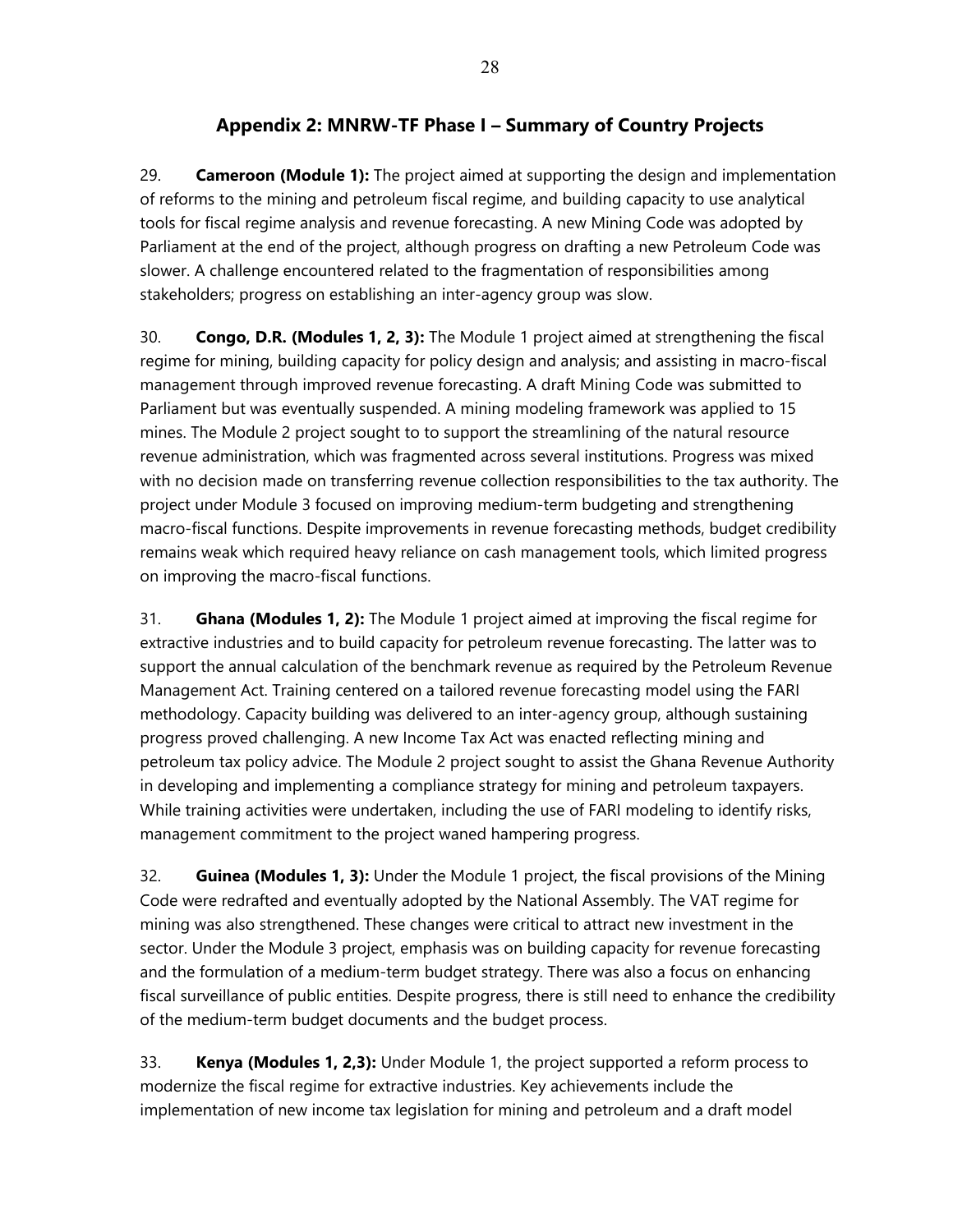production contract. The project also supported capacity building on fiscal modeling and revenue forecasting. A project under Module 3 supported the development of a prudent macrofiscal framework incorporating extractive industries revenue. This also provided advice on the design of a natural resource fund. A project under Module 2 to build capacity for revenue administration started toward the end of Phase I and has continued into Phase II.

34. **Lao, PDR (Module 2):** Some progress was achieved, notably through the establishment of a Natural Resource Unit in the Tax Department that is now profiling and actively managing all taxpayers involved in the natural resource industries. One challenge encountered was the absence of explicit support on strengthening the fiscal regime for the natural resource sector.

35. **Liberia (Module 2):** The purpose of the project was to assist the Liberia Revenue Authority develop capacity to administer revenue from extractive industries, including compliance management strategy and risk assessment processes. A key outcome was the establishment of a natural resource group in the revenue authority, and the development of an audit manual.

36. **Madagascar (Module 3):** With potential for extractive sector exploration and development, focus under this project was on developing a medium-term budget framework, including the potential natural resource revenues. Emphasis was also made on strengthening fiscal transparency.

37. **Mali (Module 1):** The project aimed at reforming the mining and petroleum codes while developing capacity fiscal regime modeling and revenue forecasting. The FARI model was customized and applied to six mining projects in Mali, with training provided to an inter-agency modeling group. The overall security environment limited progress. While the new Petroleum Code was adopted, the lack of support from all stakeholders, including the private sector, has limited progress on adopting the revised Mining Code.

38. **Mauritania (Module 1):** The project focused on modifications to the general tax regime and its application to mining. A new Mining Code had been adopted just prior to the start of the project. The technical assistance was reoriented toward reforms in the general tax system with a bearing on mining taxation. Efforts were also made to strengthen inter-agency collaboration between the Ministry of Finance and the Ministry of Mines.

39. **Mongolia (Modules 1, 2, 3):** The Module 1 project aimed at supporting reforms to introduce a rationalized and more stable fiscal regime for mining and petroleum. At the request of the authorities, the initial focus was mainly on petroleum and included drafting of a new Petroleum Law. There was also a focus on international tax issues that are critical for mining including the impact of double tax treaties and offshore transfers of interest. The Module 2 project supported the general strengthening of the large taxpayer office, which encompassed large mining companies. The LTO now provides strong organization on and risk management approach to administering large mining companies. Less progress than envisaged was made on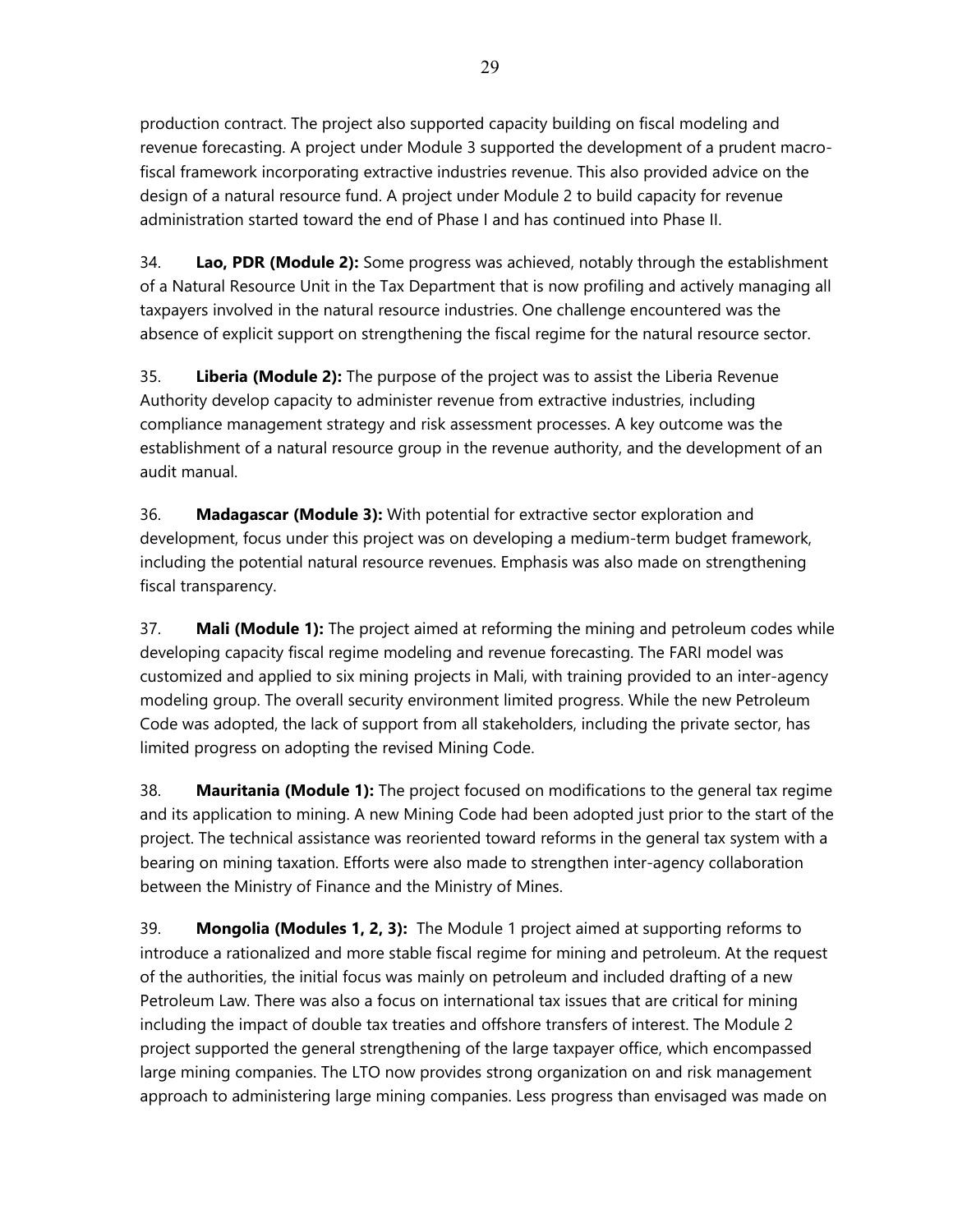developing an international tax compliance strategy. The Module 3 project aimed at strengthening the medium-term fiscal framework and advise on the establishment of a sovereign wealth fund with the legislation approved in 2016. Progress was made on implementing a Fiscal Stability Law and an Integrated Budget Law.

40. **Mozambique (Modules 1, 2, 3, 5):** The Module 1 project aimed at developing a new fiscal regime for mining and petroleum, which was adopted by Parliament in 2014. Capacity building on fiscal regime modeling and revenue forecasting was a key component of the project, albeit progress was hampered by delivery challenges. The Module 2 project assisted the revenue authority in establishing a natural resources division and supporting the development and implementation of compliance and risk management strategy. Initial work was done in using FARI modeling to underpin the risk assessment. The Module 3 project aimed at strengthening awareness of macro-fiscal policy issues and options. A macro-fiscal unit was created in 2016. Initial diagnostic work was done in identifying reform priorities, although implementation was lagging.

41. **Niger (Modules 1, 3):** The Module 1 project provided support for amending the Mining and Petroleum Codes. There was limited progress on implementing the recommended reforms, partly reflecting counterpart changes. Moreover, efforts at strengthening The Module 3 project aimed at enhancing macro-fiscal capabilities in the ministries of finance and budget. This included building capacity on developing a medium-term fiscal framework and improve revenue forecasting.

42. **Papua New Guinea (Module 4):** The project aimed at assisting the government in developing a legal framework, investment mandate, governance and institutional framework for the establishment of a sovereign wealth fund. Progress was hampered by an evolving policy stance by the government on the SWF.

43. **Peru (Module 3):** The purpose of the project was to support the sustainable management of natural resource revenue, including through the establishment of a sovereign wealth fund. During project implementation focus centered on the design of macro-fiscal policy framework and the design of fiscal rules in the new Fiscal Responsibility and Transparency Law. The project also addressed the intergovernmental distribution of mineral fiscal revenue.

44. **Sierra Leone (Modules 1, 2, 3, 5):** The Module 1 project aimed at reforming the mining and petroleum fiscal regime and to build capacity for fiscal policy analysis, forecasting and fiscal simulations in the extractives sector. Following extensive TA support, a new draft Extractive Industries Revenue Act was submitted to Parliament in 2013, although progress stalled following the regional Ebola outbreak and lack of consensus on some aspects within the government. Initial capacity building on fiscal regime analysis and revenue forecasting was provided to an inter-agency Mineral Revenue Forecasting Unit. The Module 2 project helped set up an Extractive Industries Revenue Unit and prepare a detailed medium term action plan focusing on risk assessment and compliance strategies. Progress was hampered by the delay in adopting the new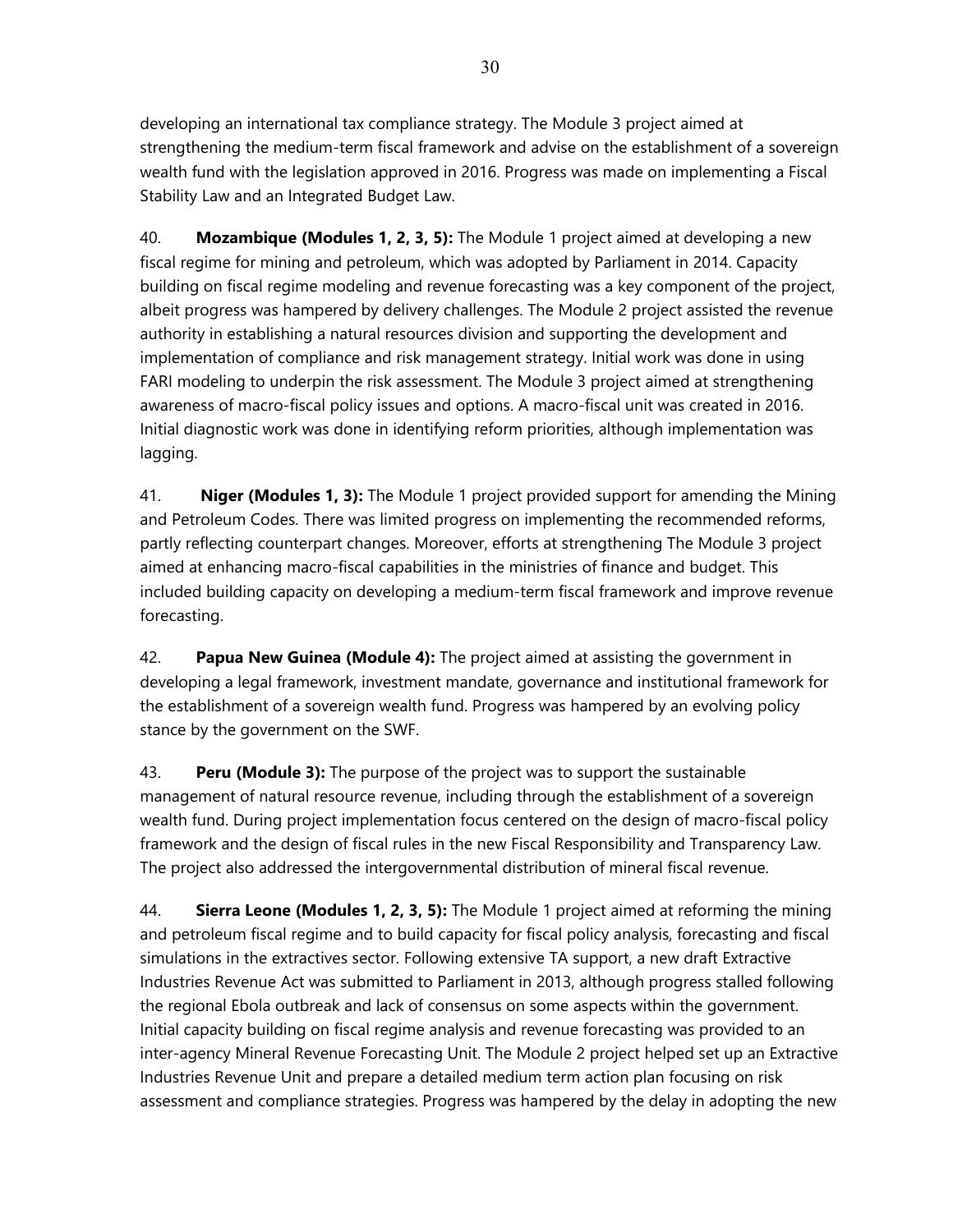fiscal regime legislation. The Module 3 project aimed at developing a medium-term macro-fiscal framework integrating mineral revenue forecasting. Progress was made on developing the policy framework and related PFM legislation. A challenge has been encountered in terms of absorptive capacity for internalizing the implementation of recommendations including related to the recommended fiscal rule.

45. **Solomon Islands (Module 1):** This project supported the implementation of previous FAD mission recommendations on the design of the mining fiscal regime. A new mining fiscal regime was enacted in 2014. The commitment to the project eventually waned due to the turnover of key counterparts.

46. **Tanzania (Module 1, 2, 3):** The Module 1 project advised on reforms to the petroleum fiscal regime, including support for legislative amendments. Progress was hampered by lack of an effective mechanism to foster policy cohesion between key government agencies. Amendments to the Income Tax Act introduced a specialized mining and petroleum tax regime was adopted by Parliament in 2016, although there was no corresponding progress on reforms to the model Production Sharing Agreement. Modeling using the FARI methodology, including of a natural gas development, was an integrated part of the TA. However, as the authorities were receiving bilateral capacity building on modeling this featured less prominently in the project. The Module 2 project supported the Large Tax Department in compliance and risk management for the natural resource sector. This also included clarifying roles and responsibilities of the various government agencies involved in the sector. During the project, a specialized Extractive Industries unit was established as well as an international group. Management changes in the revenue authority impacted the delivery of TA toward the end of the project. The Module 3 supported the formulation of a macro-fiscal framework for resource revenue management. This provided input for the preparation of a Ministry of Finance policy paper on natural resource revenue management. A Petroleum Revenue Management Act was enacted in 2015, including provisions on budget management and establishment of a natural resource revenue fund.

47. **Timor Leste (Modules 1, 4):** Under the Module 1 project, a revenue forecasting framework was developed for calculating the annual Estimated Sustainable Income, a key component of the macro-fiscal framework. There was less traction on reforming the petroleum fiscal regime. Under the Module 4 project, initial technical assistance was provided on investment policy for the Petroleum Fund.

48. **Uganda (Modules 1, 3)**: The Module 1 project supported reforms to the mining and petroleum fiscal regime. This includes amendments to the Income Tax Act in 2015 and the development of a new model Production Sharing Agreement in 2016. Additional policy advice was provided on fiscal issues related to the petroleum midstream and downstream sectors. Capacity building on FARI modeling was deferred reflecting that the sector ministry was receiving support from a bilateral development partner. The Module 3 project support was provided for drafting a new public finance act incorporating petroleum resource revenue which was enacted in 2014.